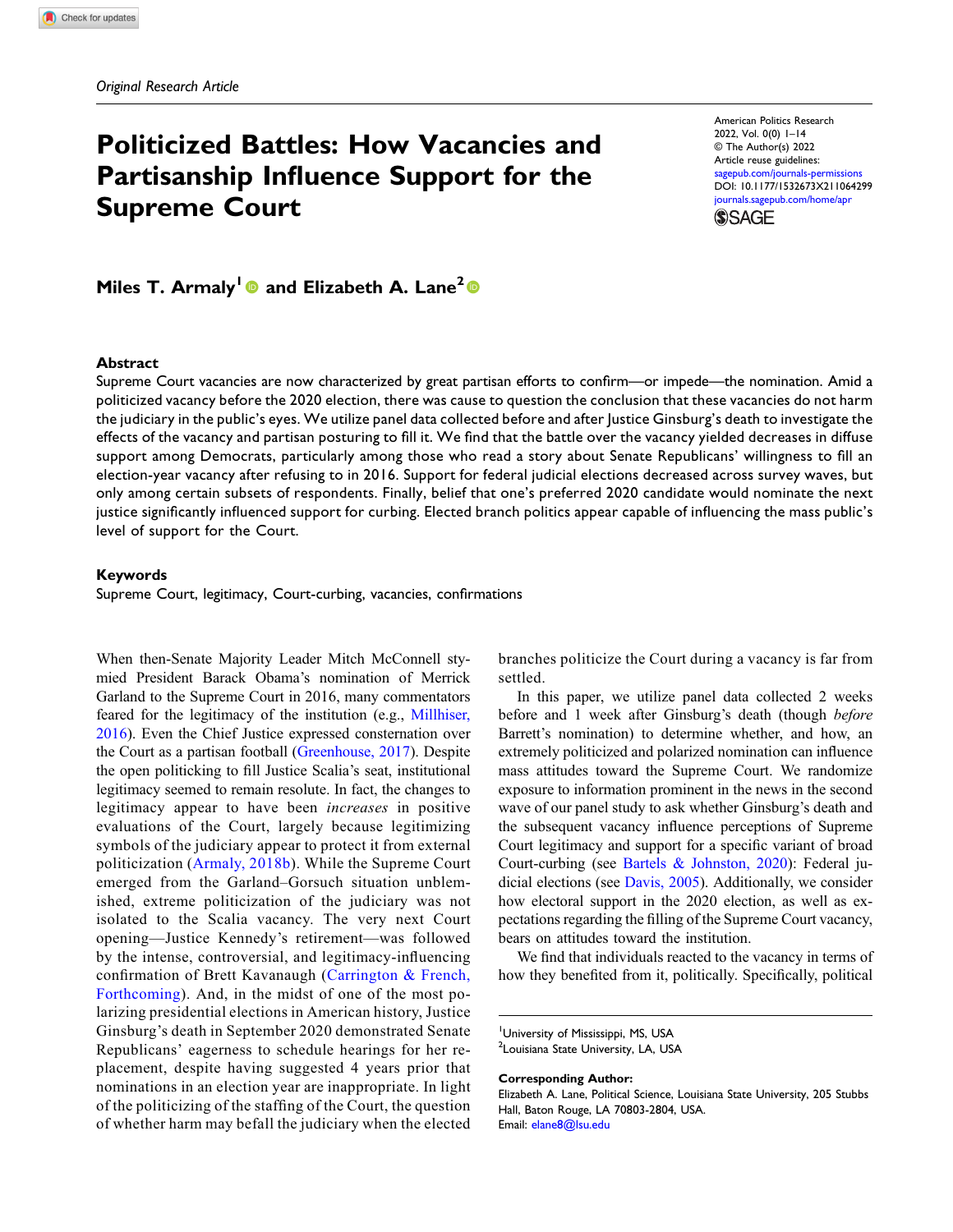maneuvering over judicial staffing seems capable of impacting the Court in the eyes of those who stand to lose on policy grounds—in this case, Democrats. Democratic respondents significantly decreased diffuse support for the judiciary; Republican respondents remain supportive. Moreover, we find that support for broad Court-curbing (i.e., for judicial elections) decreased, though Democrats primed to consider the Senate's reversal on election year nominations seem more favorable toward judicial elections. Finally, we find that the belief that one's preferred 2020 presidential candidate will be the one to name Ginsburg's successor is associated with significantly less curbing support and greater perceived legitimacy, indicating that expectations regarding the electoral process may underlie evaluations of the judiciary. Altogether, while we do not argue that levels of support are now fundamentally different than in days past, $<sup>1</sup>$  $<sup>1</sup>$  $<sup>1</sup>$  we find</sup> that partisan politics that bear on the Court impact views of the institution (at least in the short term).

We believe our results are important for several reasons. While, as a function of using a convenience sample, we cannot generalize our findings to the public writ large, the panel nature of our data do allow us to more accurately consider what aspects of future Court vacancies (and the political maneuvering used to fill them) will prove influential at the individual level [\(Clifford et al., 2021\)](#page-12-2). Indeed, very few studies have utilized a two-wave panel design to examine how these important political events alter individual's views of the Court (though see [Armaly, 2018b](#page-11-0); [Gibson and](#page-12-3) [Caldeira, 2009b\)](#page-12-3), especially during times of heightened polarization. Thus, we argue that any data that can be brought to bear on such questions is helpful, especially when describing causal mechanisms. While we cannot say with certainty that the public will respond similarly to future vacancies, we nevertheless suspect the mechanism we uncover will be useful for vacancies to come given the increasingly contentious and politicized nature of these events [\(Cameron et al., 2013;](#page-11-3) [Farganis & Wedeking, 2014\)](#page-12-4).

Additionally, this paper examines the politicization of the Supreme Court when it is simply an innocent bystander of the politics of another branch. Ample research examines the Court's politicization through the justices' decision-making and actions. For instance, the increase in one vote majorities or split decisions [\(Kuhn, 2012\)](#page-13-1), dissenting opinions (Bryan  $\&$ [Ringsmuth, 2016](#page-11-4); [Salamone, 2013](#page-13-2)), and ruling on controversial issues [\(Hoekstra & Segal, 1996;](#page-12-5) [Stoutenborough](#page-13-3) [et al., 2006](#page-13-3)) all play a role in public evaluations. So, too, has attention been paid to the ability of the other branches of government to politicize the Court in the eyes of the public. Some have examined the president and Members of Congress publicly criticizing the Court ([Armaly, 2020b](#page-11-5)) or its specific decisions [\(Collins Jr & Eshbaugh-Soha, 2020\)](#page-12-6). However, the circumstances we examine here lack any Court action or any specific criticism of the Court or its justices. Instead, we are investigating the effects of a (once) routine element of judicial staffing: A justice departed the bench, which resulted in a

flurry of political maneuvering and rhetoric that may have influenced attitudes toward the institution. More simply, a vacancy is an example of when the Court is not an actor. We wish to inquire about the causal mechanisms that underlie reactions to external politicization of the Supreme Court for an event—a vacancy—that will certainly occur again.

# Winners, Losers, and Public Support for the Judiciary

While once a routine political affair, nominations to the Supreme Court are now fairly contentiousness events ([Cameron et al., 2013](#page-11-3); [Farganis & Wedeking, 2014\)](#page-12-4). Nominee–senator ideological proximity has supplanted nominee qualification as the predominant predictor of a senator's "yea" vote [\(Epstein et al., 2006](#page-12-7)). Margins of victory were once large and bipartisan, but now fall along party lines. The way senators interact with nominees is now predicated on partisanship [\(Boyd et al., 2018](#page-11-6); [Schoenherr et al., 2020\)](#page-13-4). There is some evidence that recent nomination battles have weakened and polarized mass support for the judiciary ([Carrington & French, Forthcoming](#page-11-1); [Krewson & Schroedel,](#page-13-5) [2020\)](#page-13-5). And, as [Rogowski and Stone \(2019\)](#page-13-6) show, political rhetoric on nominations polarizes views of the judiciary. Yet, despite the increasingly contentious staffing of the Supreme Court, the American public has remained fairly supportive of the judiciary (Nelson  $&$  Tucker, 2021). Even when there is cause to be wary of the Court because of unfavorable decisions ([Christenson & Glick, 2015;](#page-12-8) [Zilis, 2018\)](#page-13-8), or negative statements by political figures ([Armaly, 2018a;](#page-11-7) [Nelson &](#page-13-9) [Gibson, 2019\)](#page-13-9), disapproval with the institution can dissipate ([Nelson & Tucker, 2021](#page-13-7)).

Positivity bias is the predominant theory used to explain this maintained support [\(Gibson and Caldeira, 2009a](#page-12-9), [2009b\)](#page-12-3). It holds that Americans are predisposed to support the Supreme Court and that positive attitudes are frequently buttressed by judicial symbols. Most often, individuals engage with the judiciary in the presence of symbols—like robes, the dais on which the justices sit, and even legal precedent in which their decisions are couched—that remind them the Court is (at least officially) apolitical [\(Gibson et al.,](#page-12-10) [2014\)](#page-12-10). Importantly, these symbols bolster support even in the face of politicization of the Supreme Court during a nomination ([Armaly, 2018b](#page-11-0)). These evaluations of the Court as legal, apolitical, and principled are important during vacancies. Individuals tend to support nominees they perceive to be "judicious" ([Gibson and Caldeira,](#page-12-3) [2009b](#page-12-3)).

Yet, in terms of public image, the Supreme Court is not the same institution it was in the 20th and early-21st centuries. It is now treated much more like the elected branches by the media ([Salamone, 2018;](#page-13-10) [Solberg & Waltenburg, 2014;](#page-13-11) [Solberg, 2017](#page-13-12)). Elite commentary on the Court reflects clear partisan content ([Krewson et al., 2018\)](#page-13-13). Such media and elite narratives underlie the degree of support the mass public has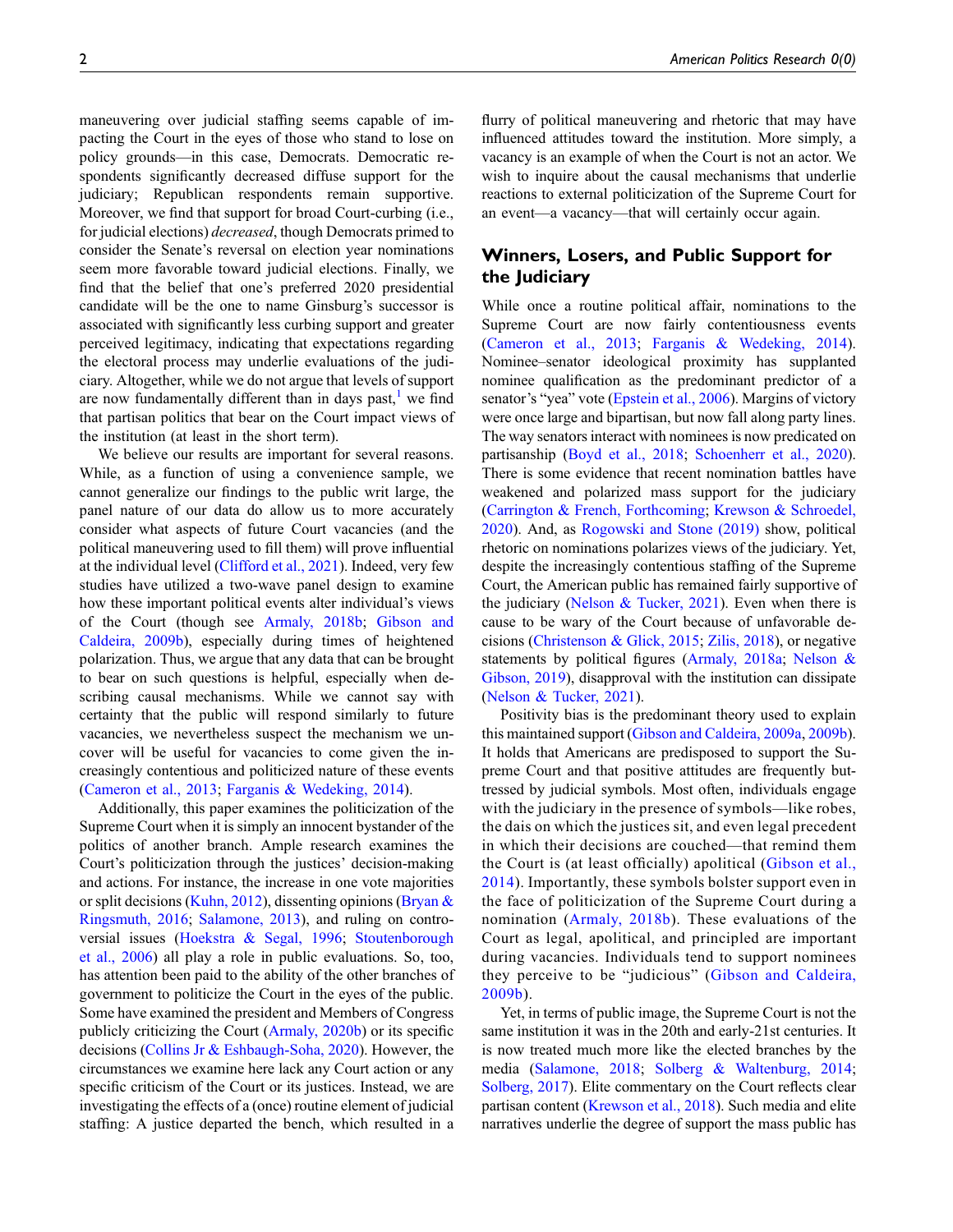for the institution [\(Nelson & Gibson, 2019](#page-13-9); [Ramirez, 2008\)](#page-13-14). And while perceptions of judiciousness may still matter in certain contexts [\(Krewson & Schroedel, 2020\)](#page-13-5), the "genie is out of the bottle" with respect to nominations. Court staffing offers a unique opportunity to consider public attitudes in the face of a controversy not brought on by the Court itself, and to estimate the causal influence of the nomination battles which have become commonplace.

Despite the stronghold of positivity bias [\(Gibson and](#page-12-9) [Caldeira, 2009a](#page-12-9)), we anticipate that the behavior of the elected branches (in particular, Republicans in the Senate) in the years preceding the 2020 vacancy may have altered public attitudes toward the judiciary (see [Krewson & Schroedel,](#page-13-5) [2020;](#page-13-5) [Rogowski & Stone, 2019\)](#page-13-6). Although, historically speaking, ideological and partisan polarization have spared the Supreme Court ([Gibson, 2007\)](#page-12-11), and even controversial decisions perceived to aid one political group have not left the Court bereft of support [\(Gibson, Caldeira and Spence,](#page-12-12) [2003b\)](#page-12-12), increasing politicization creates pathways to harm the institution's public support in the long run (e.g., Bartels  $\&$ [Johnston, 2020](#page-11-2); [Hasen, 2019](#page-12-13)). For instance, [Armaly and](#page-11-8) [Enders \(forthcoming\)](#page-11-8) show that affective polarization—or divergent reactions to political in- and out-groups, like parties—is associated with lower levels of diffuse support for the Court, and causally precedes specific support. The repeated controversies regarding Garland, Gorsuch, Kavanaugh, Ginsburg, and Barrett in short order may allow individuals to meaningfully connect contentious, everyday politics to the judiciary. Moreover, simply because certain evaluations were once non- or bipartisan does not guarantee that they will stay that way in perpetuity. [Hetherington and](#page-12-14) [Rudolph \(2015\)](#page-12-14) find, for example, that trust in the president was once, but is no longer, an evaluation of the man and his performance, rather than his partisanship.

A similar phenomenon may have occurred with the Supreme Court. Consider volatile confirmation hearings [\(Cameron et al., 2013;](#page-11-3) [Collins & Ringhand, 2016;](#page-12-15) [Schoenherr et al., 2020](#page-13-4)), and media coverage that (A) increasingly treats the Court like the elected branches [\(Hitt &](#page-12-16) [Searles, 2018;](#page-12-16) [Fogarty et al., 2020](#page-12-17)) and (B) prefers to cover dissensus over collegiality ([Bryan & Ringsmuth, 2016;](#page-11-4) [Denison et al., 2020](#page-12-18)). Also, recall recent hearings that include the use of the so-called "nuclear option," and McConnell's about-face on whether nominations should occur during presidential election years. $^{2}$  $^{2}$  $^{2}$  In the eyes of the mass public, these instances may allow individuals to better connect the Court to existing predispositions and preferences regarding electoral politics ([Bartels & Johnston, 2020;](#page-11-2) [Haglin et al.](#page-12-19) [Forthcoming\)](#page-12-19). They may allow individuals to recognize that staffing the Court is less about principle and more about power and political gains. It may also allow individuals to recognize that they are "winners" or "losers" of the vacancy—as they recognize with Court decisions ([Nicholson](#page-13-15) [& Hansford, 2014](#page-13-15); [Zilis, 2021](#page-13-16))—and react accordingly. Importantly, the narrative that these actions were

delegitmizing the Court was not without support in the media (e.g., [Nichols, 2020;](#page-13-17) [Pesca, 2020;](#page-13-18) [Ziegler, 2020](#page-13-19)), suggesting many individuals were likely exposed to this information.

In light of this, we argue that the vacancy created by Justice Ginsburg's death and the fight to fill it will influence diffuse support for the Court, as well as public support for curbing the Court (specifically, support for judicial elections) ([Davis, 2005\)](#page-12-1). Traditionally, diffuse support (or legitimacy) is considered one's belief that the institution can make decisions for the country and the unwillingness to fundamentally alter it ([Gibson & Nelson, 2014\)](#page-12-20). Recent literature has attempted to offer more conceptual clarity to the question of Court support, and instead promotes asking about more specific, tangible instantiations of willingness to broadly curb the Court [\(Badas,](#page-11-9) [2019](#page-11-9); [Bartels & Johnston, 2020\)](#page-11-2). This refers to support for concrete actions that reduce the Court's power and independence in an enduring way. We consider both of these approaches to understanding support for the Supreme Court, operationalizing both diffuse support and broad Court-curbing.

In order to appropriately hypothesize about the effects of the vacancy on both forms of support, we must first recognize that political attachments influence attitudes toward the judiciary (e.g., [Armaly, 2018a;](#page-11-7) [Nicholson & Hansford, 2014](#page-13-15)). In particular, policy "winners" are more supportive of the institution [\(Zilis, 2018,](#page-13-8) [2021\)](#page-13-16), even amid evidence that winner status may be ill-gotten [\(Armaly, 2018a\)](#page-11-7). We have little reason to expect that reactions based on winner or loser status and a willingness to overlook norm violations fail to extend beyond specific decisions, and will apply to staffing the Court in a similar fashion. Indeed, individuals are willing to alter the independence of the institution when their preferred leaders propose the changes [\(Clark & Kastellec, 2015](#page-12-21)). Thus, we expect heterogeneity across partisanship in response to the 2020 vacancy. Specifically, we hypothesize that Republicans will remain diffusely supportive and unchanging in support for curbing upon Ginsburg's death. Democrats, on the other hand, may alter levels of both diffuse support and support for curbing. Because we (1) consider both diffuse support and support for Court-curbing and  $(2)$  randomly expose individuals to different news stories prominent at the time of the survey, we more carefully hypothesize on expected relationships after describing our surveys, data, and variables.

Finally, some may argue that if members of the mass public diminish their level of support for the judiciary as a result of elected branch politics, any effects we uncover merely reflect "guilt by association" for the Court, and we should therefore be wary to over-interpret the causal effects of politicized vacancies. We generally agree with the guilt by association proposition, but argue that such things are at least as concerning as politicized reactions to the Court's own actions. We believe it is more troubling for attitudes toward the Court to waiver at no fault of the institution itself, relative to the justices actually doing something to merit discontent. First and foremost, classic conceptions of institutional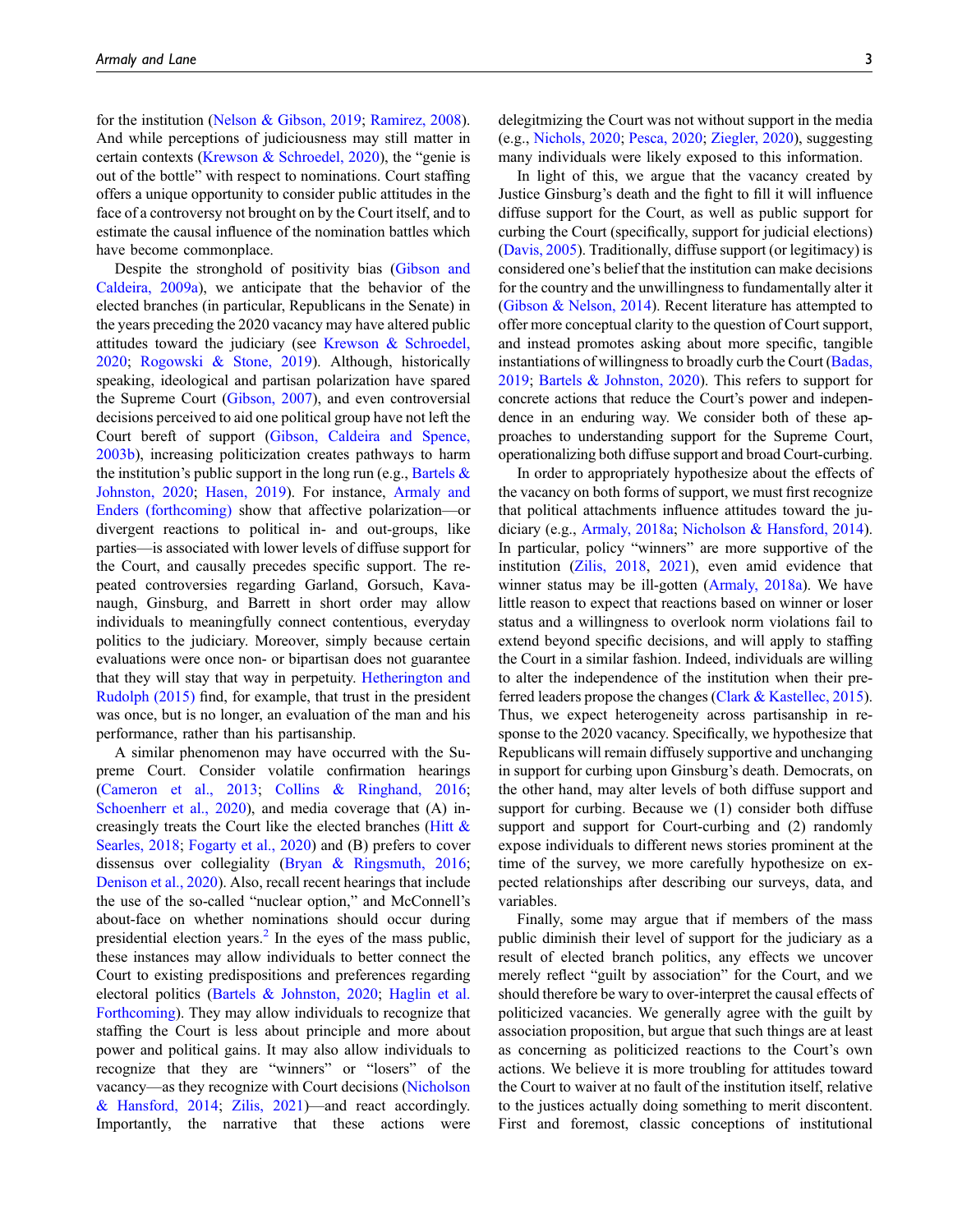| Wave 1<br>begins | Wave 1<br>ends | Ginsburg<br>dies | Wave 2<br>begins | Wave 2 Barrett<br>ends <sup>5</sup><br>nominated |
|------------------|----------------|------------------|------------------|--------------------------------------------------|
| 9/2              | 9/3            | 9/18             | 9/22             | 9/26<br>9/25                                     |

<span id="page-3-0"></span>Figure 1. Timeline of data collection and real-world events.

legitimacy suggest support should be institution-specific; a change in attitudes as a result of association runs counter to this point of view. Second, the Court does not have the mechanism to "fix" its associative guilt, meaning that any damage done in the eyes of the public may persist in the absence of corrective information. Finally, because our goal is to uncover causal mechanisms, rather than estimate public opinion, our research design is not sensitive to quick dissipation of effects that may accompany changes in attitudes by the mass public as a result of the Court's momentary association with the elected branches (though we of course recognize that decreases in support may not persist in magnitude).

# Panel Data and Methodology

From September 2 to 3, 2020, we collected 1500 responses to a survey fielded on Amazon's Mechanical Turk (MTurk).<sup>[3](#page-10-2)</sup> Although MTurk is not a probability sample, the platform is widely used in judicial politics [\(Armaly, 2020b;](#page-11-0) [Christenson](#page-12-8) [& Glick, 2015\)](#page-12-8), estimates are reliable [\(Berinsky et al., 2012](#page-11-10)), and convenience samples are generally considered appropriate for longitudinal designs [\(Druckman et al., 2012\)](#page-12-22) and experimental manipulations [\(Horton et al., 2011](#page-12-23)).

We fielded the survey again on September 22, 2020, only four days after Justice Ginsburg died. The second wave was restricted to respondents who completed the first task. A total of 603 respondents completed both survey waves. While we suspect we could have utilized various techniques for recontacting MTurk workers to increase our sample size, we are largely unconcerned with this attrition rate.<sup>[4](#page-10-3)</sup> As  $A$ rmaly [\(2018b](#page-11-0)) indicates, post-vacancy, pre-nomination data are not influenced by perceptions of nominee judiciousness in the same way that post-nomination evaluations are (Carrington  $\&$ [French, Forthcoming](#page-11-1); [Gibson and Caldeira, 2009b\)](#page-12-3). In light of this, we were fearful that the window to collect data that represent the political environment following Ginsburg's death, but preceding Trump's nomination—and, therefore, perceptions of Amy Coney Barrett—was very short.<sup>[5](#page-11-11)</sup>Our intuition was correct. Again, our second wave was launched only four days after Ginsburg's death. Unbeknownst to the public at the time, Trump had already offered Judge Barrett the nomination when we launched our second wave [\(Schneider, 2020](#page-13-20)). Credible reports about Trump's selection of Barrett circulated only three days later and her nomination was announced on September 26, 2020. Data collection ended before the announcement. This timeline is summarized in [Figure 1](#page-3-0) above. Thus, the opportunity to collect data about the causal mechanisms that underlie changes for support for the Supreme Court was extremely limited. We chose to collect the sample that allowed us to make the strongest causal claims, rather than collect more data where our causal assertions would be on weaker ground. In other words, the time of our second wave is a feature, not a bug.<sup>[6](#page-11-12)</sup>

Still, we recognize that panel attrition may be of some concern. Compare our sample to the most prominent existing multiwave panel study on Supreme Court nomination politics by [Gibson and Caldeira \(2009a,](#page-12-9) [2009b](#page-12-3)), who assessed public attitudes regarding then-Judge Samuel Alito's confirmation in three waves between July, 2005 and June, 2006. As [Krewson](#page-13-21) [\(NP\)](#page-13-21) points out, the nearly year-long gap between the first and last wave includes other important Court-related events, including controversial decisions, O'Connor's retirement, Rehnquist's death, and Roberts' first term on the bench. Thus, the causal mechanism of changes in individuals' attitudes toward the Court is less clear. While Gibson and Caldeira offer very important insights into the ways that perceptions of nominees influence attitudes toward the Court, we wish to make the strongest causal claims possible.

### Variable Measurement and Expectations

Because we are using panel data, we are able to estimate the average change in views of the judiciary for each subject. That is, we can implement a repeated-measures, or within-subjects, design (see [Clifford et al., 2021,](#page-12-2) regarding the merits of such a design). We focus on two dependent variables. First, we asked respondents three of the items popularized by Gibson and his colleagues (e.g., [Gibson, Caldeira and](#page-12-24) [Spence, 2003a;](#page-12-24) [Gibson, 2017\)](#page-12-25). Specifically, respondents were asked their level of agreement with the Court "gets too mixed up in politics," "ought to be made less independent," and "favors some groups more than others" items.<sup>[7](#page-11-13)</sup> We use these items to measure diffuse support by measuring the average response of the three items (Cronbach's alpha = .69 in Wave 1, .73 in Wave 2). Our general expectation is that support for the Court as an institution will decrease from Wave 1 to Wave 2, as respondents recognize that the Supreme Court is being used as a political tool. However, because political predispositions underlie reactions to the Court and its outputs [\(Armaly 2018a](#page-11-7); [Zilis, 2018](#page-13-8)), we suspect this will fall along partisan lines.

[Bartels and Johnston \(2020\)](#page-11-2) argue there are distinct dimensions of support for the Court: (lack of) support for Courtcurbing, perceptions of procedural propriety, and general trust (51). As is traditional in studies of mass attitudes toward the Supreme Court, our measure of diffuse support combines these three elements. To more directly and concretely tap the Court-curbing dimension, we ask whether "judges in federal courts should be appointed or elected," where respondents, using a four-point scale, could choose "definitely" or "probably" appointed, or "probably" or "definitely" elected. Higher values indicate support for judicial elections. This is a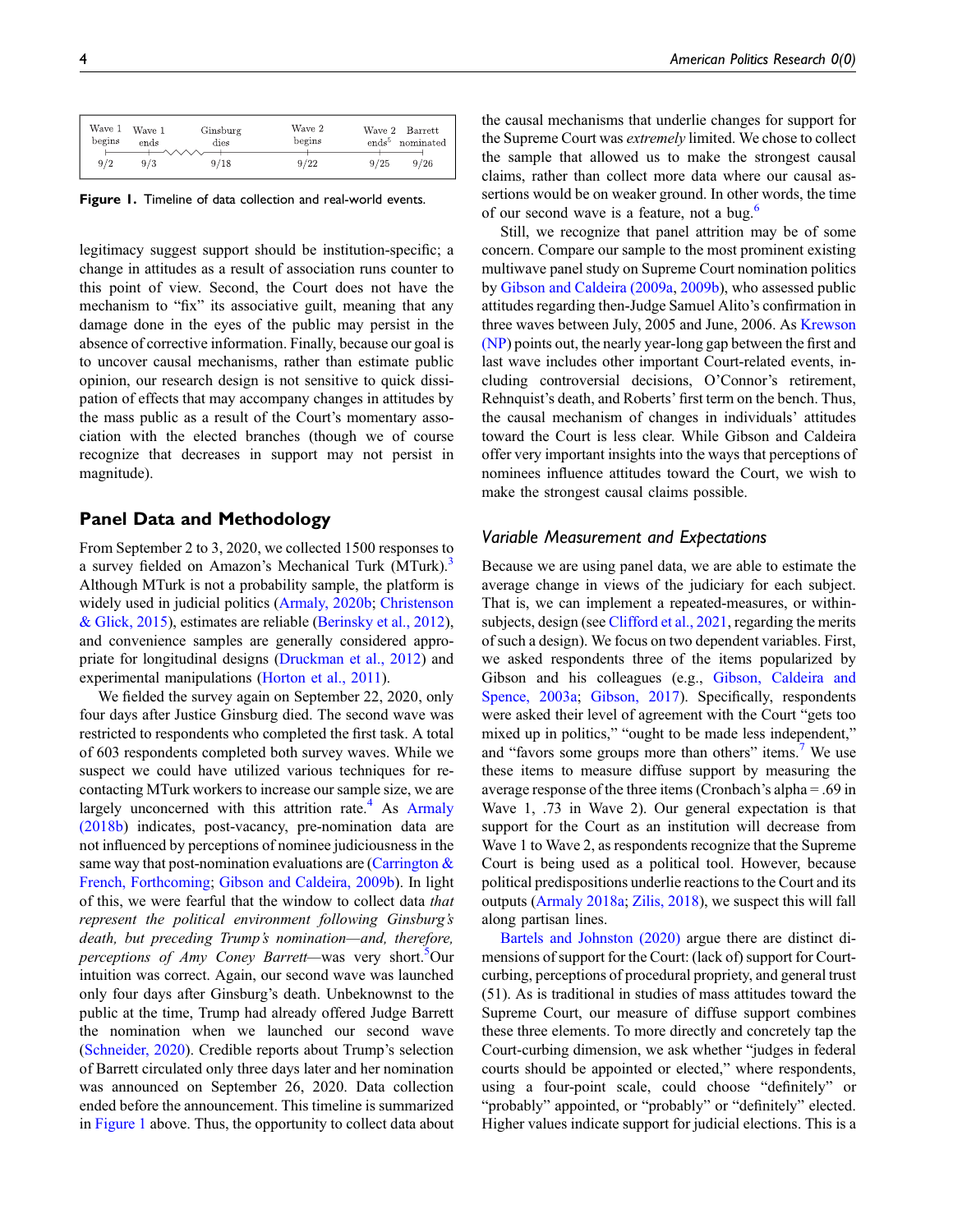

<span id="page-4-0"></span>Figure 2. Response distributions for each variable of interest, by survey wave. In the diffuse support panel, solid line indicates Wave I responses and dashed line Wave 2. In the judicial elections panel, light gray bars indicate Wave 1 responses and dark gray bars Wave 2.

direct measure of the Court-curbing willingness dimension of support for the institution, and gives a more specific evaluation of influencing the Court's autonomy than the sentiment that it "ought to be made less independent." In particular, support for elections is a form of broad Court-curbing, as it is a general measure intended to "fix" what is sytematically "broken," rather than a specific corrective measure intended to remedy a single wrong (e.g., a piece of legislation overturning a Court ruling). We expect that Republican respondents will be happy with the appointment process—indeed, it has made them vacancy "winners" of late.

Our expectations regarding Democratic respondents are quite a bit more nuanced. While support for elections seems, at first glance, to be a reasonable reaction to dissatisfaction with the courts, we are not so certain that many members of the mass public are willing to fundamentally alter institutions. One possibility is that Democrats are willing to revamp the appointment system that has yielded a conservative majority. In this instance, Democrats would denounce the status quo and support elections. Yet, even when dissatisfied with the institution, the unique socialization to the Supreme Court is powerful (see [Gibson and Caldeira, 2009a](#page-12-9)). To make fundamental changes to an institution is not something that members of the public seem to take lightly. While Democrats may be headed in the direction of supporting alterations, they have still recently celebrated some major liberal victories out of the conservative Court including salient issues like gay and transgender rights, a woman's right to choose, and the Affordable Care Act.

Furthermore, although judicial elections may seem attractive to those who think the appointment system is broken, the threat of electoral losses may loom too large to wholesale support elections for federal judges, especially when one considers the electoral success Republicans have had in recent elections (notably, President Trump). The conservatives built their majority using the appointment system; there is the

possibility for liberals to do the same (particularly as election forecasts were projecting a Democratic sweep in the 2020 elections). Finally, there is ample evidence that average individuals have difficulty translating abstract preferences to concrete ones (e.g., [McClosky & Brill, 1983,](#page-13-22) also see [Badas,](#page-11-9) [2019](#page-11-9)). Thus, even if Democrats wished to stack the Court in their favor, they may prefer to use appointments to do so. In fact, many of the elite proposals for "depoliticizing" the Court dealt with adding more justices, $\frac{8}{3}$  $\frac{8}{3}$  $\frac{8}{3}$  rather than turning to elections (but see [Davis, 2005](#page-12-1)). Inasmuch as individuals support institutional changes that their preferred politicians promote [\(Clark & Kastellec, 2015](#page-12-21)), judicial elections may not have been sufficiently salient. So, we admit some agnosticism on the influence of the vacancy on Democrats: We are open to the possibility of either an increase in support for elections among Democrats or a decrease, but lean toward the latter (or a null effect).

In [Figure 2](#page-4-0), we show the distribution of responses for each of our variables of interest across both survey waves (variables were rescaled 0–1). Beginning with diffuse support on the left, the solid line represents Wave 1 responses and the dashed line Wave 2 responses. We first note some, albeit minor, changes are evident across survey waves (though the distributions are not statistically different, per a Kolmogorov– Smirnov test). In the right panel, light gray bars indicate Wave 1 responses to the judicial elections item and dark gray bars represent Wave 2 responses. Perhaps surprisingly, many respondents support judicial elections in both waves, though support appears to decrease across waves.

### Randomized Exposure to Vacancy News

As a consequence of having the same subjects in both survey waves, we are able to determine how a naturally occurring event influenced attitudes on each of our dependent variables. However, with a total of 24 possible days between the first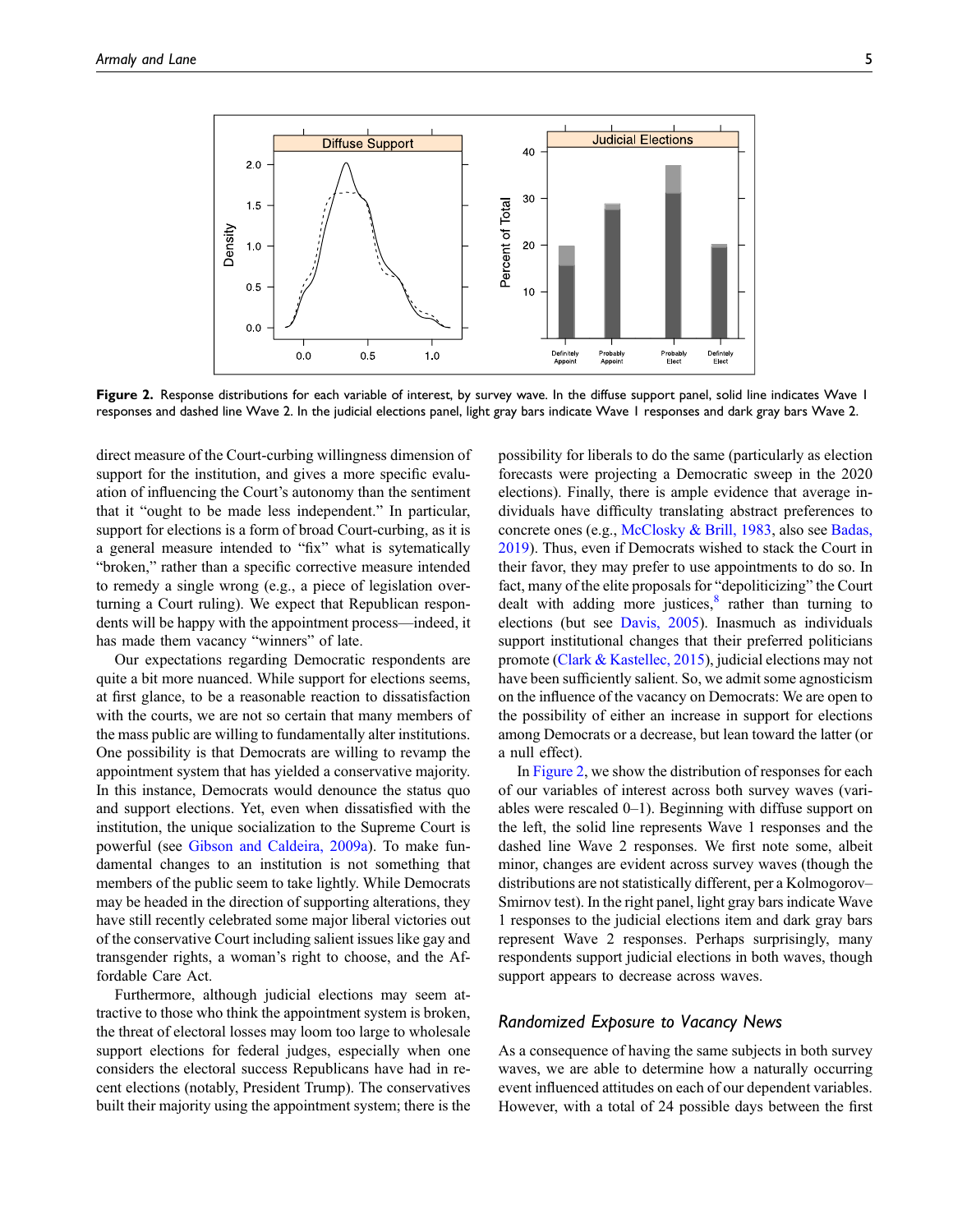and second waves, we are wary to conclude "the world occurred" and caused changes in respondents' views of the judiciary. Indeed, competing narratives regarding the vacancy sprung up almost immediately; McConnell announced that the Senate would proceed with filling the open seat the very night that Ginsburg's death was reported [\(Segers, 2020\)](#page-13-23).

Thus, to gain leverage over any potential causal mechanism contributing to perturbations in evaluations of the Court, we randomly exposed respondents to one of two stories stripped from the news. The first, which simply described Ginsburg's death, read:

Supreme Court Justice Ruth Bader Ginsburg, the Court's second female justice, died Friday at her home in Washington. She was 87. Ginsburg died of complications from metastatic pancreatic cancer, the Court said.

Other respondents read the exact same passage as above, but the following was printed just below the original snippet:<sup>[9](#page-11-15)</sup>

Just hours after Justice Ruth Bader Ginsburg's death on Friday, Senate Majority Leader Mitch McConnell said President Trump's eventual nominee to replace her "will receive a vote on the floor of the United States Senate." But four years ago, when Justice Antonin Scalia died in February of an election year, McConnell repeatedly argued against even holding a hearing for a replacement.

Again, we randomized exposure to these two stories to gain greater causal clarity on how the political goings-on regarding the vacancy may have influenced individual assessments of the judiciary. We are simply reminding respondents of two frames the media was using to assess if the partisan politicking of extra-judicial actors influences respondents' views of the Court.

# Hypotheses

With our dependent variables and vignettes in hand, we now explicitly lay out our predictions across survey waves. Recall that we are primarily interested in effects across partisanship, rather than average treatment effects. This is because we suspect vacancy "losers"—in this case, Democrats—will react differently than vacancy "winners" [\(Armaly, 2020a\)](#page-11-16), including in support of their preferred elected leaders meddling in Court affairs [\(Clark & Kastellec, 2015\)](#page-12-21). We hypothesize that from Wave 1 to Wave 2:

Hypothesis 1: Diffuse support of the Court will decrease among Democrats and increase among Republicans.

Hypothesis 2: Support for judicial elections (i.e., broad Court-curbing) will increase among Democrats.

Hypothesis 3: Support for judicial elections (i.e., broad Court-curbing) will decrease among Democrats.

Again, we recognize that Hypothesis 3 may seem somewhat counterintuitive. However, we suspect that Democrats will view the appointment process as the way to achieve a favorable Supreme Court; elections, while a viable way to alter the Court, are risky and the current conservative majority was created with the appointment process. Thus, the same could work to build a liberal majority. Moreover, Democratic leaders were more focused on Court-packing than elections. Note that we lend additional and more direct credence to our proposition about the effect for Democrats in the Electoral Preferences and Support for the Supreme Court section below.

One of our main premises is that the increased and consistent politicization of the Supreme Court by the elected branches may have altered public orientations to the institution. To test this, we consider exposure to the news stories described above. However, given that we hypothesize that there will be changes across waves regardless of exposure to the news story, and that winners and losers will be differentially impacted, we must consider three factors: time, treatment, and partisanship. A difference-in-means test across waves would reveal that the vacancy proved influential. A difference-in-difference test across waves and exposure to the news stories can reveal that a politicized vacancy is more influential than a vacancy alone, or a non-politicized vacancy. As such, for changes in Supreme Court legitimacy, we hypothesize the following:

Hypothesis 4: Democrats exposed to the McConnell story will have decreases in perceived legitimacy of the Court, relative to both Wave 1 and the Ginsburg story.

Hypothesis 5: Republicans exposed to the Ginsburg story will have increases in perceived legitimacy of the Court. With regard to elections we expect:

Hypothesis 6: Democrats exposed to the McConnell story will increase support for judicial elections, relative to the Ginsburg story.

Hypothesis 7: Republicans exposed to the McConnell story will decrease support for judicial elections, relative to the Ginsburg story.

While we believe support for elections will decrease amongst Democrats on average (for reasons discussed above, though we again note the alternative is not infeasible), those primed to consider the difference in policy for the 2016 and 2020 vacancies may be uniquely willing to curb the Court.

# Empirical Results

We begin by considering the treatment effect across waves by partisanship. [Figure 3](#page-6-0) displays the change in average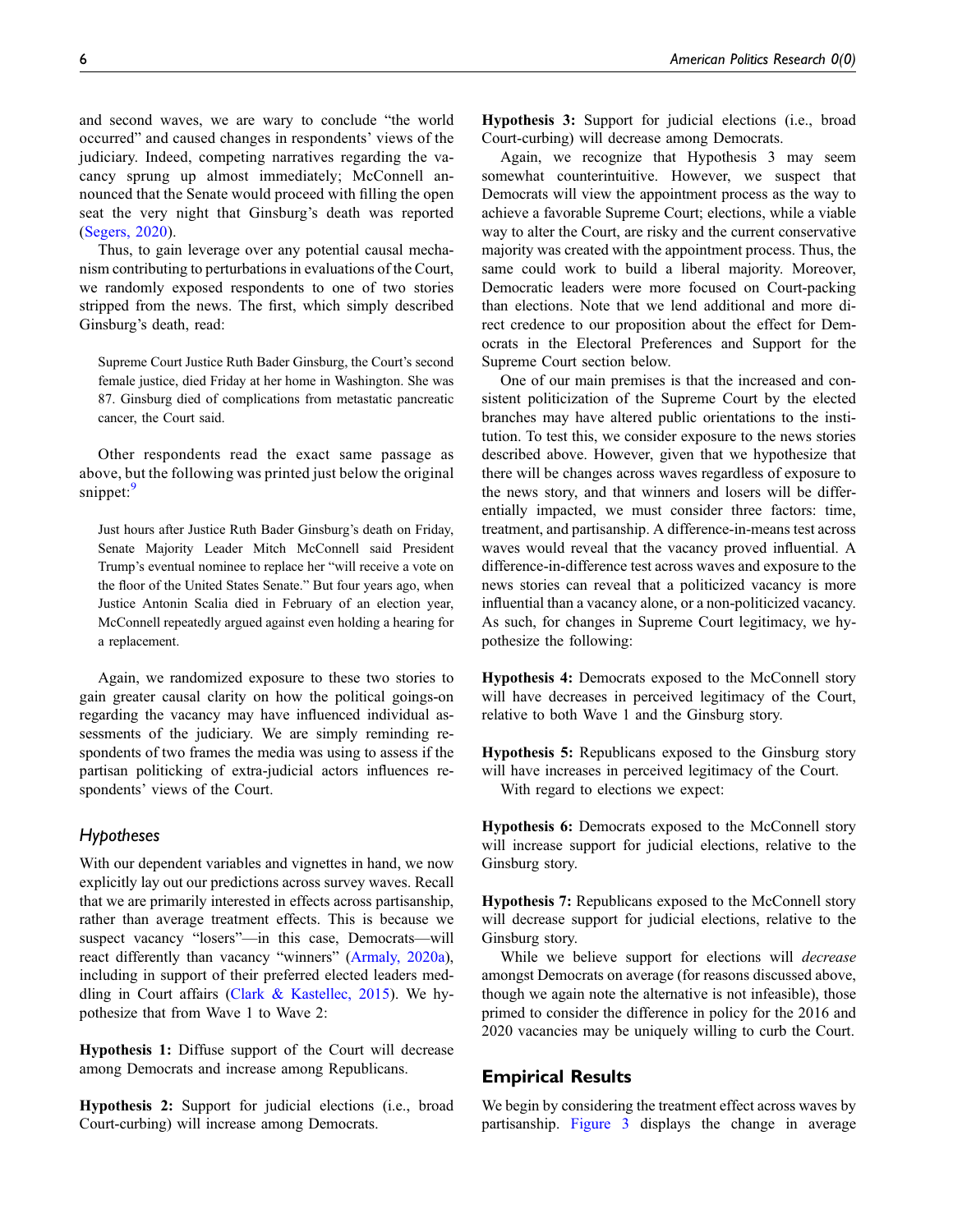

<span id="page-6-0"></span>Figure 3. This figure displays the within-subjects changes in means across survey waves, by partisanship. Circular plotting symbols indicate Democratic responses and triangular symbols Republican responses; vertical bars are 95% confidence intervals.

response (i.e., the difference in means between Wave 1 and Wave 2) for diffuse support (left two plotting points) and support for judicial elections (right two). Beginning with diffuse support, on the left, we find support for Hypothesis 1. Democratic respondents significantly reduce diffuse support for the judiciary, relative to their pre-Ginsburg death position. Republican respondents increase such support (though not to statistically significant levels). Preliminary work focusing on the Ginsburg vacancy reaches similar conclusions (see [Glick,](#page-12-26) [NP](#page-12-26); [Krewson, NP\)](#page-13-21).

We see similar results for support for judicial elections, displayed on the right side of the figure. Democrats are generally in favor of appointments, and there is no change among Republicans. This is consistent with Hypothesis 3, but runs counter to Hypothesis 2 (and, of course, to the null hypothesis). Rather than speculate on the cause of this decrease among Democrats here (especially when they may have had cause to increase support for elections), we further investigate this relationship in the Electoral Preferences and Support for the Supreme Court section below. In short, we find reason to believe that appointments are preferred when one believes their group will gain from the appointment process. That may have described Democrats after Ginsburg's death, when they anticipated a Joe Biden victory in 2020.

Across both outcomes of interest, we see the expected heterogeneity across partisanship. Altogether, the 2020 vacancy appears to have yielded polarized assessments of the Supreme Court's continuing autonomy. Any changes in support for the Court on instrumental grounds may give reason for pause. Certainly such reactions seem incongruent with support that "flows from those who are sympathetic to the function of the Court" [\(Caldeira & Gibson, 1992](#page-11-17), 649), though we admit it is unclear how long perturbations to support last.

# Effects of Exposure to Vacancy News

Next, we turn to exposure to either the Ginsburg or McConnell story. Recall that we are interested in differences between Wave 1 and *each* of the two Wave 2 averages (i.e., differences-in-differences). To obtain these estimates, we structured our data into the long format and regressed each dependent variable onto an indicator for survey wave, partisanship, story exposure, and an interaction of each of these indicators. Because these models include interaction effects, we display the results graphically. Model estimates appear in [Tables 2 and 3](https://journals.sagepub.com/doi/suppl/10.1177/1532673X211064299) in the [Supplemental Appendix](https://journals.sagepub.com/doi/suppl/10.1177/1532673X211064299). [10](#page-11-18) [Figure 4](#page-7-0) displays effects by news story for diffuse support and [Figure 5](#page-7-1) does the same for support for judicial elections. Each panel in each figure displays three pieces of information: average Wave 1 responses (square plotting symbols), $^{11}$  $^{11}$  $^{11}$  Wave 2 responses for those exposed to the Ginsburg story (circular), and Wave 2 responses for those exposed to the McConnell story (triangular).

We begin with an explanation of [Figure 4](#page-7-0). Generally speaking, if we observed significant differences between Wave 1 support (the square plotting symbol) and *both* of the Wave 2 estimates in [Figure 4](#page-7-0) (i.e., exposure to both the Ginsburg and McConnell stories, the circular and triangular plotting symbols), we would conclude that the vacancy itself negatively influenced diffuse support, but that exposure to the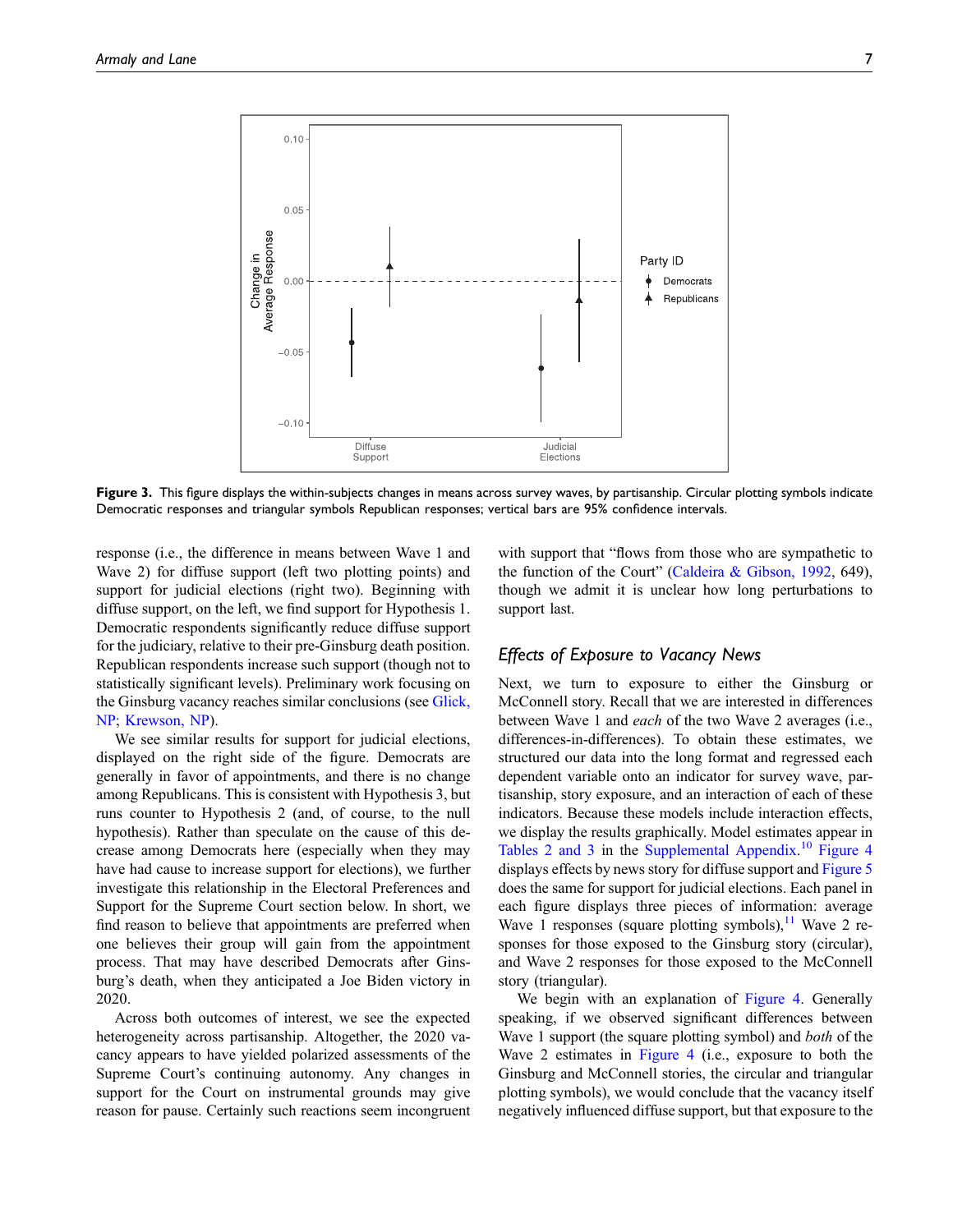

<span id="page-7-0"></span>Figure 4. This figure displays support for diffuse support by wave, exposure to news story, and partisanship. Square plotting symbols are the average response for Wave 1. Circular (triangular) plotting symbols represent exposure to the Ginsburg (McConnell) news story. Vertical bars are 95% confidence intervals.



<span id="page-7-1"></span>Figure 5. This figure displays support for Court-curbing by wave, exposure to news story, and partisanship. Square plotting symbols are the average response for Wave 1. Circular (triangular) plotting symbols represent exposure to the Ginsburg (McConnell) news story. Vertical bars are 95% confidence intervals.

politicization of the vacancy did not matter beyond the vacancy itself. However, we hypothesize that the McConnell story will decrease legitimacy relative to both the Ginsburg story and Wave 1 for Democrats. Thus, we should see little (if any) difference between Wave 1 support and Wave 2 support among the Ginsburg group, but Wave 2 support among the McConnell group should be significantly lower than Wave 1 and the Ginsburg group. In terms of the figure itself, the estimate represented by the triangular plotting symbol should be significantly lower than both the square and circular plotting symbols.

This is precisely what we observe in [Figure 4,](#page-7-0) at least for Democrats (shown in the left panel). That is, we see no difference between Wave 1 support and Wave 2 support for those who read the rather benign story about Ginsburg's passing (i.e., there is no statistical difference between the estimate represented by the square plotting symbol and the estimate represented by the circular symbol). However, we see a significant decrease across waves among those who read the story highlighting McConnell's about-face on election-year appointments

(i.e., between the square and triangular symbols) and within Wave 2 groups (i.e., between the circular and triangular symbols). This indicates that the vacancy itself was not particularly influential with respect to diffuse support, but that the McConnell story was.

This evidence, consistent with Hypothesis 4, reveals that the politicization of the vacancy mattered above and beyond whatever influence the vacancy itself had. Vacancies, alone, do not seem to influence views of the Court; vacancies, when politicized, do. That is, even though there is an average decrease in diffuse support from Wave 1 to Wave 2 for Democrats (as shown in [Figure 3\)](#page-6-0), that decrease is significantly larger for those who read the McConnell story. This aids in identifying a potential mechanism for decreases among Democrats: the perceived politicizing of the Court. When it comes to Republicans, in the right panel, there are no differences across waves or news stories. Though we hypothesized Republicans who read the Ginsburg story may increase diffuse support because of excitement about gains, that there is no difference for these "winners" is still consistent with our expectations. Republicans are not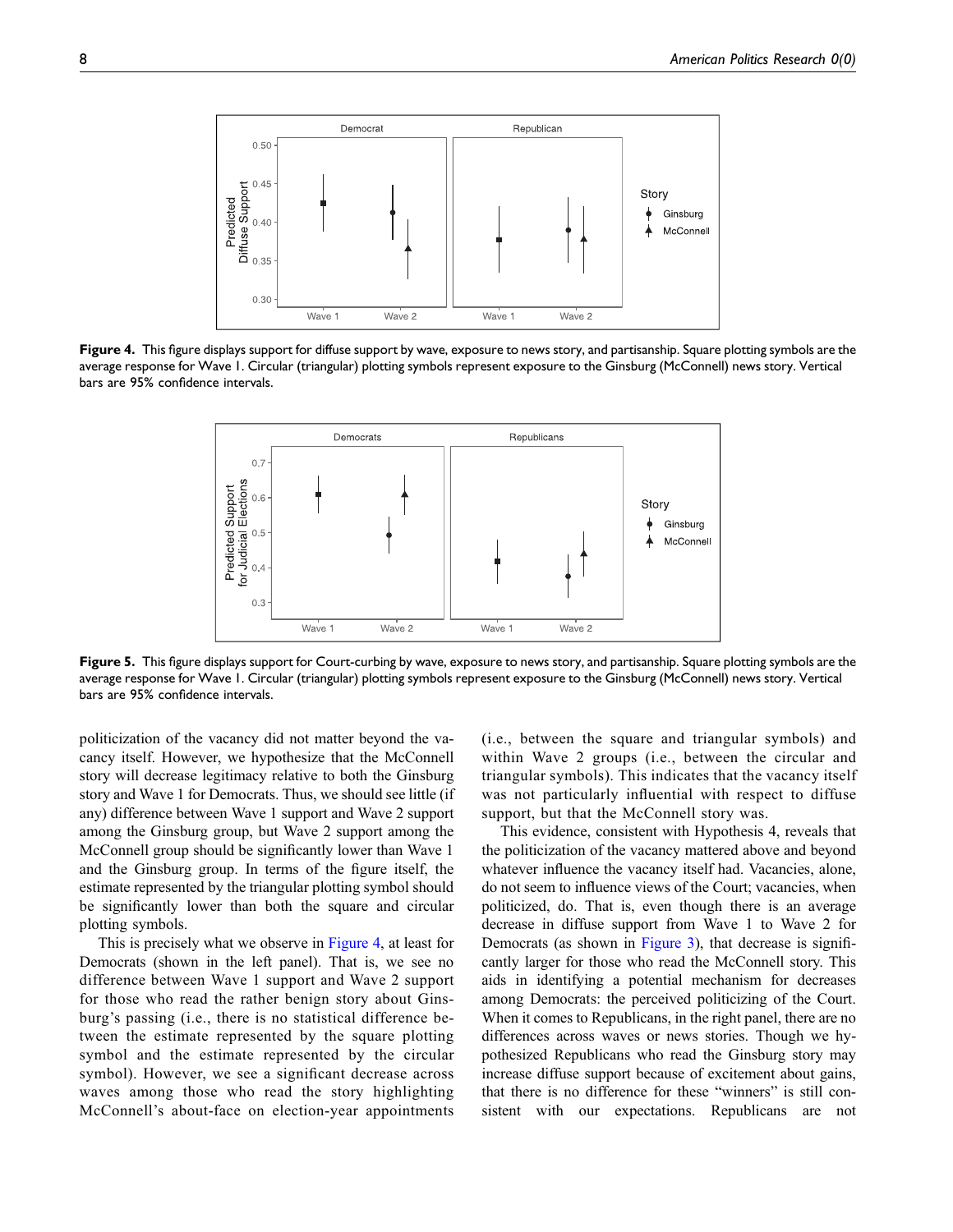"punishing" the Court the way that we might expect among those motivated exclusively by fairness in staffing.

We move next to [Figure 5,](#page-7-1) which displays predicted support for judicial elections. Recall that we expect average decreases in election support for Democrats (per [Figure 3\)](#page-6-0), but hypothesize that those exposed to information regarding different election-year staffing protocols will be uniquely willing to curb the Court in this manner. We find support for this expectation, though we see that the average decrease is driven by those who read the Ginsburg story. Those exposed to the McConnell story are willing to curb the Court, relative to the Ginsburg story (consistent with Hypothesis 6). However, there is no statistical difference between Wave 1 curbing support and Wave 2 curbing support among the McConnell group.

Thus, when it comes to support for judicial elections, the Ginsburg story appears capable of compelling individuals to support the existing appointment process. Indeed, this is consistent with evidence that positive—or even neutral exposure to the Court and its justices produces some public goodwill ([Gibson et al., 2014](#page-12-10); [Krewson, 2019\)](#page-13-24). The McConnell story appears capable of negating such goodwill, though it does not seem to lead to demand for changes to staffing. This may be because support for elections was atypically high in Wave 1 (see [Badas, 2019](#page-11-9)). We believe these results suggests that some vacancy "losers" believe the best course of action for remedying recent gains for the opposition is altering the appointment process, whereas others seem to believe the current staffing procedures may be used in their favor in the future; these differences seem dependent on the politicization of the vacancy. As for Republicans, in the right panel, we again see no difference across waves or news exposure.

Altogether, we believe we have provided evidence that some individuals conceive of Supreme Court vacancies in terms of how they politically benefit. We provide additional evidence for this proposition below. In the context of the 2020 vacancy, Democratic "losers" reduced esteem for the institution and altered their views on making fundamental alterations, particularly when primed with information on the elected branches' behavior. Republican "winners," on the other hand, seem perfectly content with the status quo. After all, it is precisely those procedures that are delivering a conservative Court. Of course, we cannot say how long these effects last; our data are purposely time bound, so we can only assess the effects of news prominent in the week following the vacancy.

# Electoral Preferences and Support for the Supreme Court

Thus far, our narrative has suggested that both political predispositions and the behavior of the elected branches during a vacancy can have downstream consequences on the

<span id="page-8-0"></span>Table 1. Operationalization of optimism indicator.

|                  |                       | Voting Intention                  |                                   |  |
|------------------|-----------------------|-----------------------------------|-----------------------------------|--|
|                  |                       | <b>Biden</b>                      | Trump                             |  |
| Will replace RBG | <b>Biden</b><br>Trump | Optimistic (1)<br>Pessimistic (0) | Pessimistic (0)<br>Optimistic (1) |  |

esteem in which the public holds the Supreme Court. If, as we argue, recent politicization of filling Supreme Court vacancies allows individuals to better connect the Court with their existing predispositions, we should see expectations regarding the future of the Court impact support for it. Historically, the mass public has respected the Court even when a majority of the justices were appointed by the opposing party. Yet, individuals increasingly understand the position of the Court through the lens of the president (Haglin et al. Forthcoming), which ultimately influences evaluations of the institution [\(Bartels & Johnston, 2013](#page-11-20)). Taken together, people look to the elected branches to understand the Court, as well as their position relative to it and their support for it. We argue that vacancies are a viable way for individuals to estimate the future position of the Court, and update evaluations of it accordingly.

In this final empirical section, we ask, much more directly, whether public preferences regarding how the elected branches handle a Supreme Court vacancy can impact the judiciary. We argue that support for a candidate in the 2020 election, combined with expectations about who will fill Ginsburg's seat, have the ability to alter views of the Supreme Court. This would aid in the identification of an additional mechanism for the decreases in support we find above. That is, individuals may not be assessing the Court on its own, but rather as another stimulus evaluated conditionally upon existing partisan preferences.

We asked respondents for whom they intended to vote in the 2020 election. In the second wave, we also asked "Who do you think will choose Justice Ruth Bader Ginsburg's replacement?" Respondents could select Joe Biden or Donald Trump. Using information from these items, we generated an "optimism" indicator, which is summarized in [Table 1.](#page-8-0) The variable takes on the value of 0 when the candidate a respondent supports and who they expect will nominate Ginsburg's replacement is incongruent, and a value of 1 when it is congruent. Recall that the second wave of our survey was completed before Trump nominated Barrett.<sup>[12](#page-11-21)</sup> Respondents were remarkably optimistic; nearly two thirds thought their preferred candidate would name Ginsburg's replacement. Still, the measure is distinct from partisanship (correlation = 0.34); additionally, we control for partisanship in the models below.

Here, our outcomes of interest are changes in diffuse support and support for judicial elections. We simply subtract Wave 1 values from Wave 2 values, such that positive values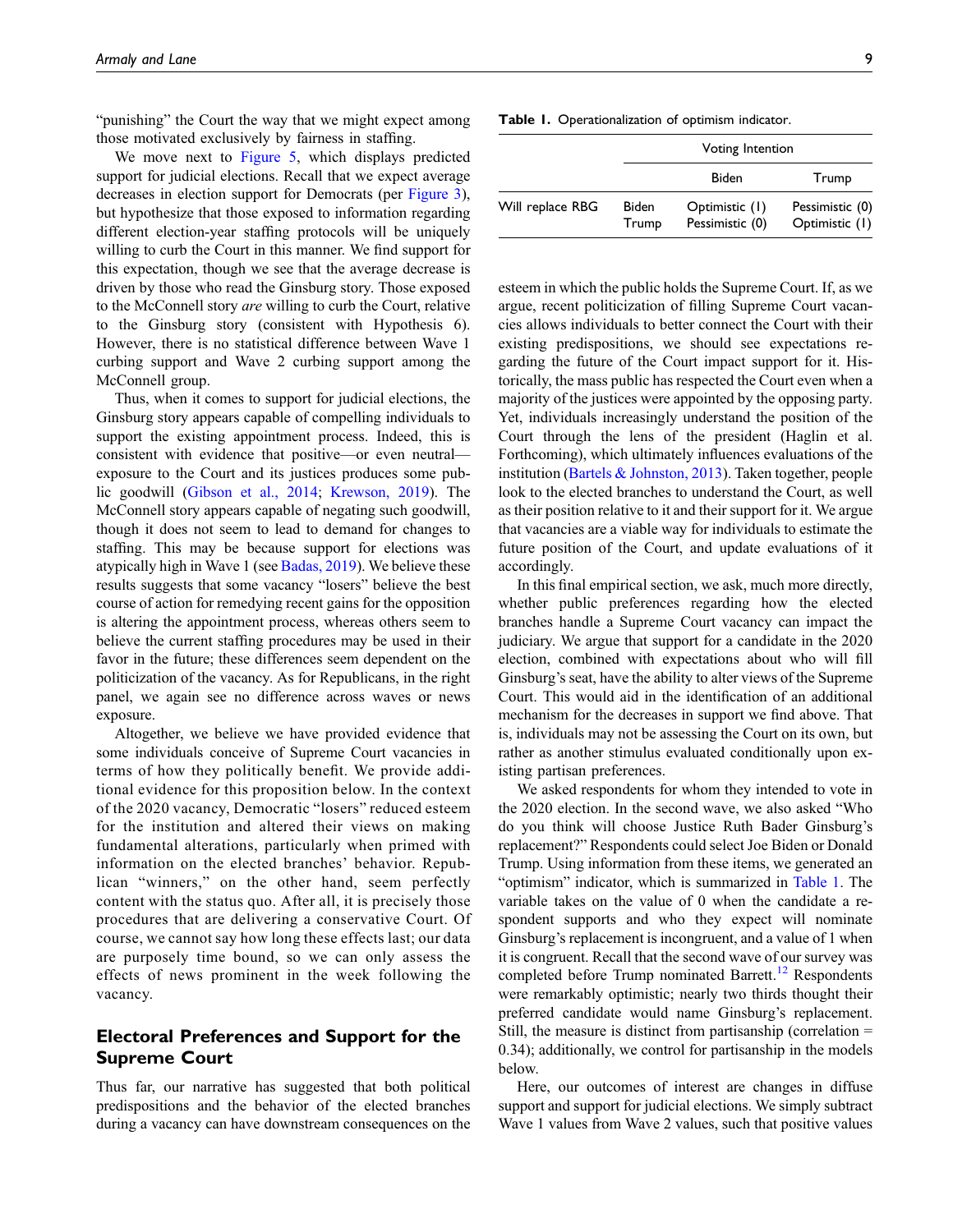

<span id="page-9-0"></span>Figure 6. This figure displays predicted changes in diffuse support (left panel) and support for judicial elections (right panel) Court-curbing across waves, by optimism. Vertical bars represent 95% confidence intervals.

indicate an increase in support from Wave 1 to Wave 2, and negative values indicate decreases. We expect that those who are optimistic about the 2020 vacancy will be more diffusely supportive than their pessimistic counterparts, and will remain consistent in their levels of support. Conversely, those with a pessimistic view as to who will fill the vacancy on the Court will express less institutional support. As for support for judicial elections, we expect that pessimists will entertain the possibility of elections, and support them more in Wave 2 than Wave 1. Optimists are likely to go in the opposite direction, and increase support for appointments (by which they expect to achieve their preferences). To determine the influence of optimism about the electoral process producing a pleasing nominee, we estimate separate ordinary least squares models where both diffuse support and support for judicial elections are regressed onto our optimism indicator, as well as several control variables including demographic features, partisanship, ideology, and an indicator for exposure to either the Ginsburg or McConnell story. We display model-based predictions of the change in each dependent variable in [Figure](#page-9-0) [6](#page-9-0). Full model estimates can be located in [Table 4](https://journals.sagepub.com/doi/suppl/10.1177/1532673X211064299) in the [Supplemental Appendix](https://journals.sagepub.com/doi/suppl/10.1177/1532673X211064299).

We begin by considering diffuse support, in the left panel of [Figure 6](#page-9-0). Those who are pessimistic about the nomination—Trump supporters who think Biden will select the nominee, and vice versa—decrease diffuse support for the institution across waves. Those who are optimistic remain resolute. And while the decreases for the pessimists are not enormous, only about 5%, any perturbation to the Court's autonomy is concerning, especially since it is caused by no doing of the Court itself. This finding is consistent with other work that suggests support for the Court is a function of expected policy victory ([Armaly, 2020a](#page-11-16); [Nicholson and](#page-13-15) [Hansford, 2014;](#page-13-15) [Zilis, 2018](#page-13-8), [2021\)](#page-13-16), and the degree to which one sees the Court as similar to her predispositions [\(Bartels & Johnston, 2013](#page-11-20), [2020](#page-11-2)). We believe this highlights

that confirmation battles in the modern era *can* (but may not always) influence evaluations of the judiciary, depending on how one thinks the Court is likely to change as a result of those confirmation battles.

Moving next to support for judicial elections, in the right panel, we find support for the notion that those who are optimistic about who will fill the 2020 vacancy decrease support for elections (i.e., increase support for appointments). Pessimists do not suddenly support elections, and remain resolute in their support. More succinctly, optimists decrease support for this specific variant of Court-curbing; they do not wish to make changes to staffing procedures. We think the likely explanation for this is that such individuals expect to benefit from appointments in the future. This helps us contextualize findings above, specifically decreases in support for elections among Democrats. Perhaps not all forms of curbing are seen as a viable way to build an ideologically favorable Supreme Court. Democrats (Republicans) who think Biden (Trump) will pick Ginsburg's successor via appointment are more supportive of the appointment process; the procedure is seen as a useful way to achieve political goals.

### **Discussion**

In this paper, we capitalized on unique panel data collected before and after Justice Ginsburg's unexpected death to understand how the sudden vacancy, and the intense politicking to fill it, influenced the esteem in which one holds the judiciary. We find that support for the Court—it its diffuse and (lack of) curbing forms—is contingent upon winner/loser status (i.e., partisanship) and reactions to elected-branch politicking to fill the seat. While it is Democrats who bore the misfortunes of unified Republican control in the White House and Senate for this particular vacancy, we suspect the mechanisms that underlie our findings will persist in future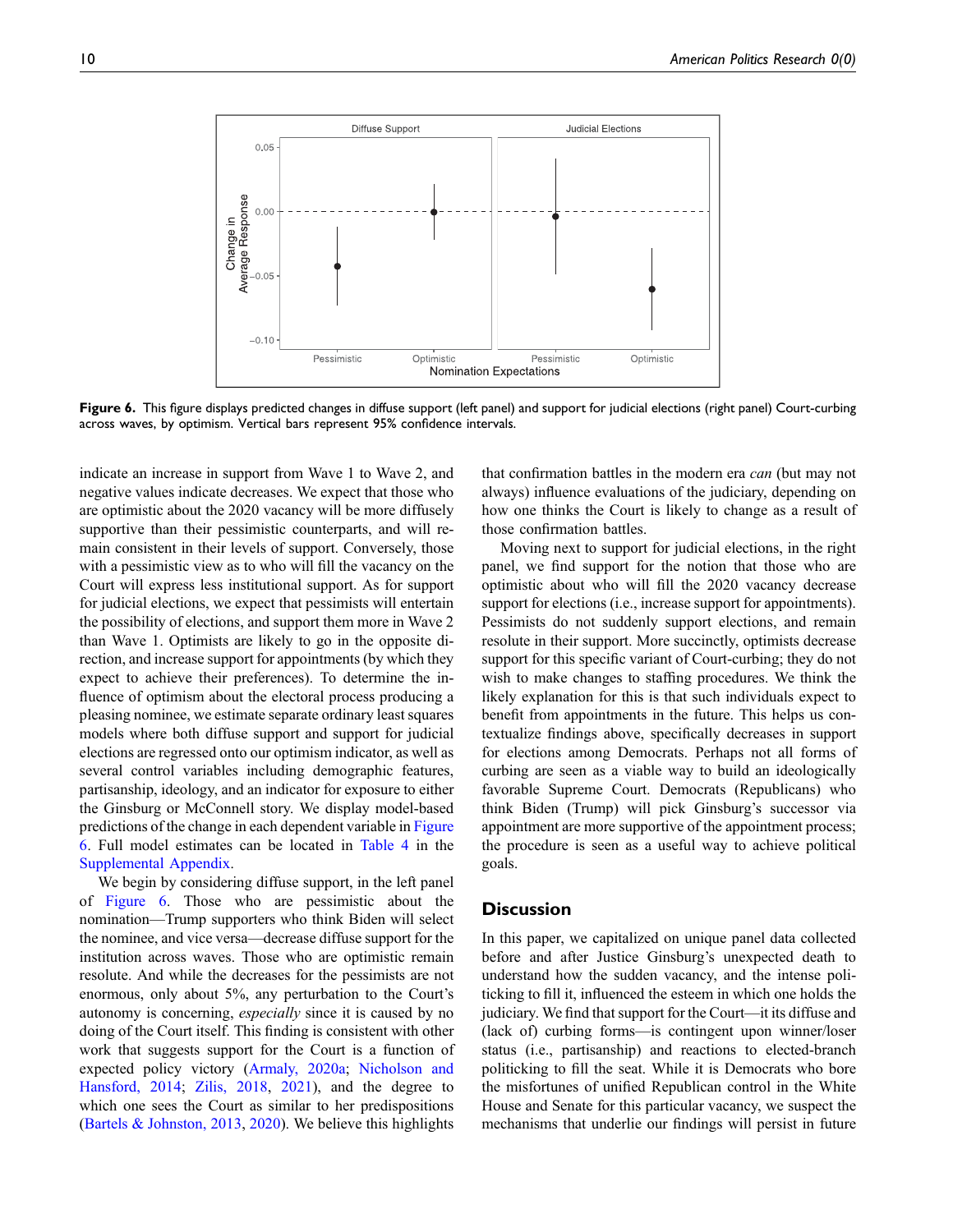vacancies. We also find that support for judicial elections decreases across survey waves; those who were "winning" the 2020 vacancy were more supportive of the appointment process. Finally, we show that expectations regarding who would nominate Ginsburg's replacement influence diffuse and curbing support; those who thought their preferred candidate would name a successor were more supportive of maintaining existing judicial independence and appointment procedures. This underscores the influence the elected branches can have on evaluations of the Court.

We feel these findings are important, despite several limitations. We have been open throughout this manuscript that we cannot generalize our findings to the mass public (as a result of using a convenience sample). Nevertheless, the panel nature of our data, no matter the convenience of the sample ([Druckman et al., 2012](#page-12-22)), allows us to make useful causal claims about what influences changes in support for the judiciary (at least in the short term). So, while we cannot state, for instance, that some percentage of Americans are now less supportive of the institution than before the vacancy, we can claim that partisanship is an important factor that conditions reactions to a vacancy. Likewise, we can state that exposure to the overt politicking to fill a vacancy harms views of the institution. One additional limitation is that we did not employ the full legitimacy scale. However, the items we did use tap the various dimensions of legitimacy that **Bartels** and [Johnston \(2020\)](#page-11-2) identify. While using more items in a scale does reduce measurement error ([Ansolabehere et al., 2008\)](#page-11-22), we do note that our scales are statistically reliable (i.e., have low measurement error).

An additional limitation is whether our findings extend beyond the confluence of unique factors regarding the 2020 vacancy. Specifically, in the absence of certain factors—such as (1) a vacancy created by the most well-known justice [\(Hubbuch, 2020](#page-12-27)), (2) only 46 days before an election, (3) a global pandemic threatening said election, (4) an unpopular president, and (5) clear evidence that the refusal to schedule hearings for Garland were about power, not principle—can we expect similar changes to support in future Court staffings? While we cannot conclusively answer with these data, we expect that we can. We argue it is not the confluence of these unique factors that resulted in diminished support among some individuals. Instead, we argue it is the culmination of common factors such as contentious nominations of more ideologically extreme judges ([Binder & Maltzman,](#page-11-23) [2009;](#page-11-23) [Cameron et al., 2013\)](#page-11-3), treatment of the Court as a political branch by the media and elites [\(Salamone, 2018\)](#page-13-10), the use and elimination of Senate procedures to stymie some confirmations but expedite others, and evaluations of the Court based on the elected branches ([Zilis, forthcoming](#page-13-25)). We doubt these common aspects of recent vacancies and nominations will cease in those to come.

We believe our findings help clarify how members of the mass public orient themselves to the Court. In addition to attacks and polarized rhetoric from elites [\(Armaly, 2018a;](#page-11-7) [Nelson & Gibson, 2019\)](#page-13-9); politicized rhetoric about vacancies specifically ([Rogowski & Stone, 2019](#page-13-6)); Court-curbing proposals from preferred politicians ([Clark & Kastellec, 2015\)](#page-12-21); disappointment with particular decisions [\(Christenson &](#page-12-8) [Glick, 2015](#page-12-8)); Court decisions that protect the rights of disliked groups ([Nicholson & Hansford, 2014;](#page-13-15) [Zilis, 2018](#page-13-8), [2021](#page-13-16)); and ideological (in)congruence ([Bartels & Johnston,](#page-11-20) [2013](#page-11-20)), we can add staffing procedures to the list of evaluations that influence willingness to curb the Supreme Court. Yet, unlike many of these examples, we find that respondents' willingness to curb the Court and decrease support for the institution are in no way a function of unprincipled actions on behalf of members of the bench. Instead, they may be due to the politicization of the Court and this constitutional process. While we do not suggest that "the sky is falling" with respect to institutional support, as the enumeration of partisan, ideological, and non-judicial influences on the Court grows, so, too, might concern about the future of the judiciary as an independent, coequal branch of government.

### Declaration of Conflicting Interests

The author(s) declared no potential conflicts of interest with respect to the research, authorship, and/or publication of this article.

### Funding

The author(s) received no financial support for the research, authorship, and/or publication of this article.

### ORCID iDs

Miles T. Armaly **b** <https://orcid.org/0000-0001-8945-5797> Elizabeth A. Lane <https://orcid.org/0000-0003-1419-1082>

#### Supplemental Material

Supplemental material for this article is available online.

## Notes

- <span id="page-10-0"></span>1. Though recent polls indicate support is at its nadir. See [https://](https://poll.qu.edu/poll-release?releaseid=3820) [poll.qu.edu/poll-release?releaseid=3820](https://poll.qu.edu/poll-release?releaseid=3820).
- <span id="page-10-1"></span>2. There is some question as to whether, in 2016, McConnell was referring to election-year nominations under divided government and was therefore *not* hypocritical in scheduling hearings for Barrett. Regardless of whether McConnell's stance was principled, members of his own party undermined that position at several stages (e.g., Lindsay Graham; see [Edmondson, 2020\)](#page-12-28).
- <span id="page-10-2"></span>3. The original research design was meant to investigate whether the Supreme Court plays a role in vote choice and civic participation, and we did not intend for these data to be used in a panel study.
- <span id="page-10-3"></span>4. Compare our completion rate of 40.2% to that of the seminal multiwave panel studies on Supreme Court nominations by [Gibson and Caldeira \(2009a](#page-12-9),[2009b](#page-12-3)), which bookended the nomination and confirmation of Samuel Alito. Of their original sample of 1001 American adults, only 259 of those respondents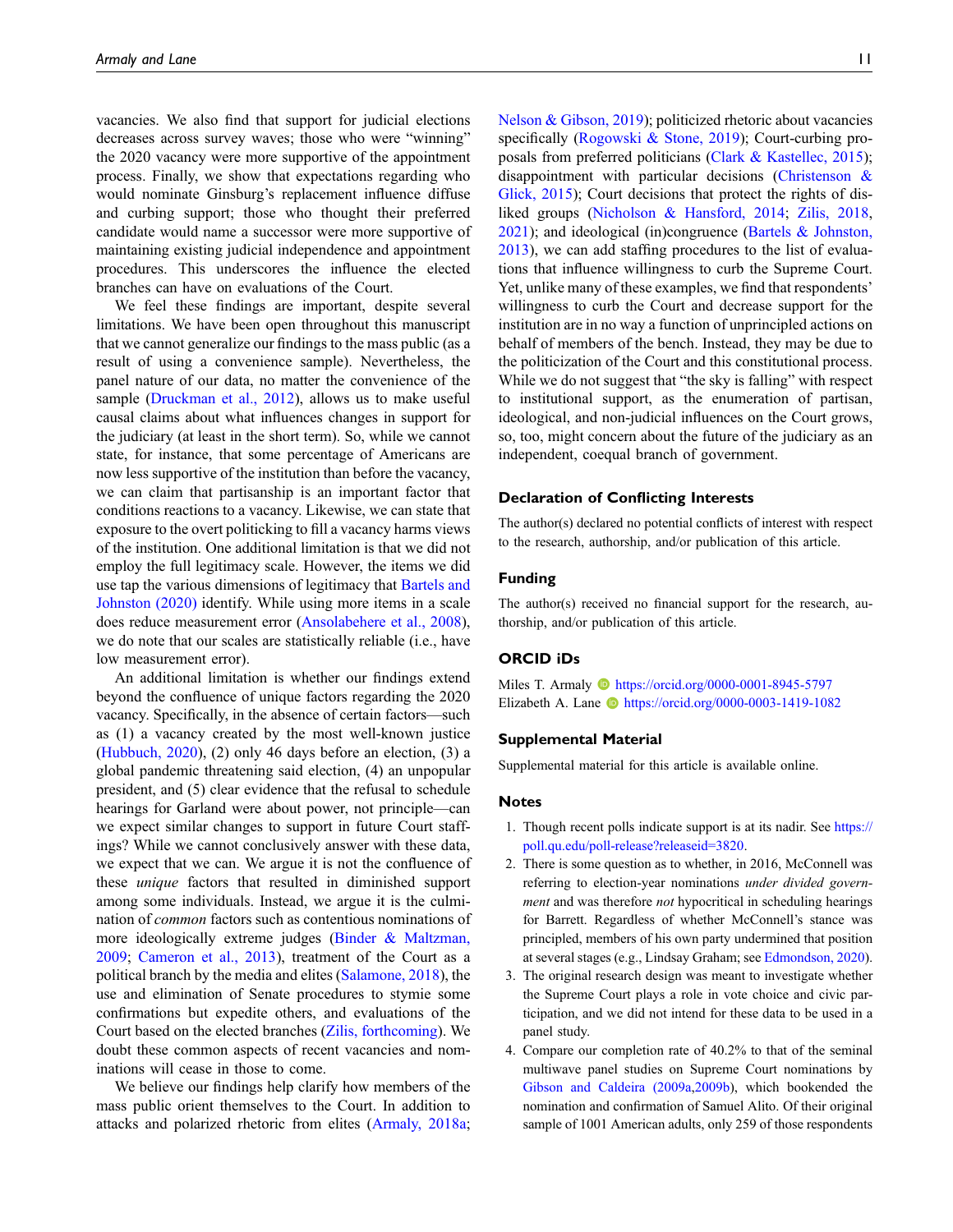completed wave two of their survey (28%). Even large, high quality surveys are subject to panel attrition. As [Frankel and](#page-12-29) [Hillygus \(2014\)](#page-12-29) note, both the General Social Survey and the American National Election Studies lose nearly a third of their sample by the second wave. While many studies find little in the way of significant bias due to panel attrition (e.g., [Bartels,](#page-11-24) [1999\)](#page-11-24), we do control for demographic variables like gender, race, age, education, party identification, and ideology in our models to account for any non-random differences between those who completed both waves of the survey. See [Supplemental Appendix](https://journals.sagepub.com/doi/suppl/10.1177/1532673X211064299) for more information.

- <span id="page-11-11"></span>5. We ended data collection on September 25 because credible reports were circulating that President Trump had selected Barrett.
- <span id="page-11-12"></span>6. We describe demographic characteristics for each wave in [Table](https://journals.sagepub.com/doi/suppl/10.1177/1532673X211064299) [1](https://journals.sagepub.com/doi/suppl/10.1177/1532673X211064299) in the Supplemental Appendix.
- <span id="page-11-13"></span>7. These three items nicely tap the dimensions of diffuse support that [Bartels and Johnston \(2020\)](#page-11-2) discuss (see below). We selected these three in the interest of space on our initial survey (recall that we did not intend to employ a panel design at first). Inasmuch as the scales from each wave are statistically reliable, we are unconcerned that these items poorly measure diffuse support (i.e., measurement error is less of a concern), though we make note of any inferential concerns in the limitations section.
- <span id="page-11-14"></span>8. See [https://www.nytimes.com/2020/09/19/us/politics/what-is](https://www.nytimes.com/2020/09/19/us/politics/what-is-court-packing.html)[court-packing.html,](https://www.nytimes.com/2020/09/19/us/politics/what-is-court-packing.html) where several Democratic senators are quoted in support of expansion.
- <span id="page-11-15"></span>9. For both stories, respondents were told they were reading an excerpt from an Associated Press story. They could not proceed with the survey until 10 seconds had elapsed for the Ginsburg story and 17 seconds for the McConnell story, ensuring that they read the story.
- <span id="page-11-18"></span>10. It is important to note that because we are technically interacting the constitutive components of the difference-in-difference estimator with partisanship, the model estimates do not contain a single DID estimator (i.e., we use a three-way interaction instead of the standard interaction that yields the DID estimator). Thus, we urge caution in interpreting coefficients and, especially, statistical significance.
- <span id="page-11-19"></span>11. Because exposure to the news stories was randomized in Wave 2, it makes little sense to show values across exposure to either story for Wave 1 (hence, the average response is displayed). As expected, there are no statistical differences across randomized news exposure for Wave 1; thus, it is theoretically and empirically appropriate to display a single value for Wave 1.
- <span id="page-11-21"></span>12. At the time, there were still Republican Senators calling for proceedings to be delayed until after the election (Susan Collins and Lisa Murkowski, primarily). Thus, the proposition that the winner of the 2020 election may select the next nominee was not without some merit.

### References

<span id="page-11-22"></span>Ansolabehere, S., Rodden, J., & Snyder, J. M. (2008). The strength of issues: Using multiple measures to gauge preference stability, ideological constraint, and issue voting. American Political Science Review, 102(2), 215–232. [https://doi.org/10.](https://doi.org/10.1017/s0003055408080210) [1017/s0003055408080210](https://doi.org/10.1017/s0003055408080210).

- <span id="page-11-7"></span>Armaly, M. T. (2018a). Extra-judicial actor induced change in Supreme court legitimacy. Political Research Quarterly, 71(2), 600. [https://doi.org/10.1177/1065912917750278.](https://doi.org/10.1177/1065912917750278)
- <span id="page-11-0"></span>Armaly, M. T. (2018b). Politicized nominations and public attitudes toward the Supreme court in the polarization era. Justice System Journal, 39(3), 193–209. [https://doi.org/10.1080/0098261x.](https://doi.org/10.1080/0098261x.2017.1370403) [2017.1370403](https://doi.org/10.1080/0098261x.2017.1370403).
- <span id="page-11-16"></span>Armaly, M. T. (2020a). Loyalty over fairness: Acceptance of unfair Supreme court procedures. Political Research Quarterly, 74(2), 1–14. <https://doi.org/10.1177/1065912920944470>.
- <span id="page-11-5"></span>Armaly, M. T. (2020b). Who can impact the US Supreme Court's legitimacy? Justice System Journal, 41(1), 22–36. [https://doi.](https://doi.org/10.1080/0098261x.2019.1687371) [org/10.1080/0098261x.2019.1687371.](https://doi.org/10.1080/0098261x.2019.1687371)
- <span id="page-11-8"></span>Armaly, M. T., & Enders, A. M. (forthcoming). Affective polarization and support for the U.S. Supreme court. Political Research Quarterly.
- <span id="page-11-9"></span>Badas, A. (2019). The applied legitimacy index: A new approach to measuring judicial legitimacy. Social Science Quarterly, 100(5), 1848–1861. [https://doi.org/10.1111/ssqu.12660.](https://doi.org/10.1111/ssqu.12660)
- <span id="page-11-24"></span>Bartels, L. M. (1999). Panel effects in the American national election studies. Political Analysis, 8(1), 1–20. [https://doi.org/10.1093/](https://doi.org/10.1093/oxfordjournals.pan.a029802) [oxfordjournals.pan.a029802](https://doi.org/10.1093/oxfordjournals.pan.a029802).
- <span id="page-11-20"></span>Bartels, B. L., & Johnston, C. D. (2013). On the ideological foundations of Supreme court legitimacy in the American public. American Journal of Political Science, 57(1), 184–199. [https://doi.org/10.1111/j.1540-5907.2012.00616.x.](https://doi.org/10.1111/j.1540-5907.2012.00616.x)
- <span id="page-11-2"></span>Bartels, B. L., & Johnston, C. D. (2020). Curbing the court: Why the public constrains judicial independence. Cambridge University Press.
- <span id="page-11-10"></span>Berinsky, A. J., Huber, G. A., & Lenz, G. S. (2012). Evaluating online labor markets for experimental research: Amazon.com's mechanical Turk. Political Analysis, 20(3), 351–368. [https://](https://doi.org/10.1093/pan/mpr057) [doi.org/10.1093/pan/mpr057](https://doi.org/10.1093/pan/mpr057).
- <span id="page-11-23"></span>Binder, S. A., & Maltzman, F. (2009). Advice and dissent: The struggle to shape the federal judiciary. Brookings Institution Press.
- <span id="page-11-6"></span>Boyd, C. L., Collins, P. M. Jr., & Ringhand, L. A. (2018). The role of nominee gender and race at US Supreme court confirmation hearings. Law & Society Review, 52(4), 871-901. [https://doi.](https://doi.org/10.1111/lasr.12362) [org/10.1111/lasr.12362](https://doi.org/10.1111/lasr.12362).
- <span id="page-11-4"></span>Bryan, A. C., & Ringsmuth, E. M. (2016). Jeremiad or weapon of words?: The power of emotive language in Supreme court dissents. Journal of Law and Courts, 4(1), 159–185. [https://doi.](https://doi.org/10.1086/684788) [org/10.1086/684788](https://doi.org/10.1086/684788).
- <span id="page-11-17"></span>Caldeira, G. A., & Gibson, J. L. (1992). The etiology of public support for the Supreme court. American Journal of Political Science, 36(3), 635–664. [https://doi.org/10.2307/2111585.](https://doi.org/10.2307/2111585)
- <span id="page-11-3"></span>Cameron, C. M., Kastellec, J. P., & Park, J.-K. (2013). Voting for justices: Change and continuity in confirmation voting 1937– 2010. The Journal of Politics, 75(2), 283–299. [https://doi.org/](https://doi.org/10.1017/s0022381613000017) [10.1017/s0022381613000017](https://doi.org/10.1017/s0022381613000017).
- <span id="page-11-1"></span>Carrington, N. T., & French, C. (forthcoming). One bad apple spoils the bunch: Kavanaugh and Change in institutional support for the Supreme Court. Social Science Quarterly.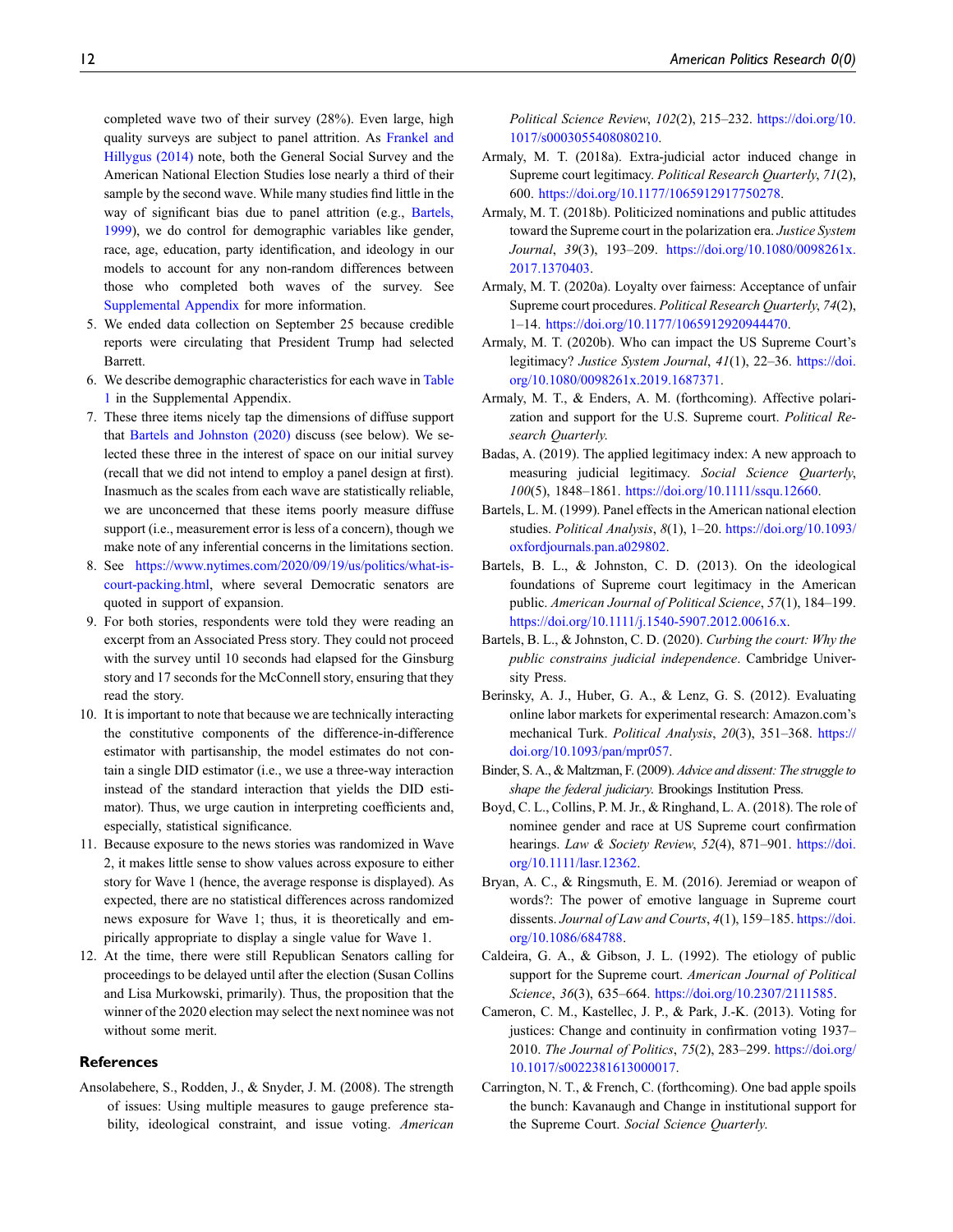- <span id="page-12-8"></span>Christenson, D. P., & Glick, D. M. (2015). Chief justice Roberts's health Care decision disrobed: The microfoundations of the Supreme Court's legitimacy. American Journal of Political Science, 59(2), 403–418. <https://doi.org/10.1111/ajps.12150>.
- <span id="page-12-21"></span>Clark, T. S., & Kastellec, J. P. (2015). "Source cues and public support for the Supreme court. American Politics Research. <https://doi.org/10.1177/1532673x14560809>.
- <span id="page-12-2"></span>Clifford, S., Sheagley, G., & Piston, S. (2021). Increasing precision without altering Treatment effects: repeated measures designs in survey experiments. American Political Science Review, 115(3), 1–18. <https://doi.org/10.1017/s0003055421000241>.
- <span id="page-12-6"></span>Collins, P. M., Jr., & Eshbaugh-Soha, M. (2020). The president and the Supreme court: Going public on judicial decisions from Washington to Trump. Cambridge University Press.
- <span id="page-12-15"></span>Collins, P. M., & Ringhand, L. A. (2016). The institutionalization of Supreme court confirmation hearings. Law & Social Inquiry, 41(1), 126–151. [https://doi.org/10.1111/lsi.12139.](https://doi.org/10.1111/lsi.12139)
- <span id="page-12-1"></span>Davis, R. (2005). Electing justice: Fixing the Supreme court nomination process. Oxford University Press.
- <span id="page-12-18"></span>Denison, A., Wedeking, J., & Zilis, M. A. (2020). Negative media coverage of the Supreme court: The interactive role of opinion language, coalition size, and ideological signals. Social Science Quarterly, 101(1), 121–143. [https://doi.org/10.1111/ssqu.](https://doi.org/10.1111/ssqu.12732) [12732](https://doi.org/10.1111/ssqu.12732).
- <span id="page-12-22"></span>Druckman, J. N., Fein, J., & Leeper, T. J. (2012). A source of bias in public opinion stability. American Political Science Review, 106(2), 430–454. [https://doi.org/10.1017/](https://doi.org/10.1017/s0003055412000123) [s0003055412000123.](https://doi.org/10.1017/s0003055412000123)
- <span id="page-12-28"></span>Edmondson, C. (2020). 'You would do the same': Graham is defiant on Supreme court reversal. 21 September 2020. The New York Times. Available [https://www.nytimes.com/2020/09/21/us/](https://www.nytimes.com/2020/09/21/us/politics/lindsey-graham-supreme-court-reversal.html) [politics/lindsey-graham-supreme-court-reversal.html.](https://www.nytimes.com/2020/09/21/us/politics/lindsey-graham-supreme-court-reversal.html)
- <span id="page-12-7"></span>Epstein, L., Lindstädt, R., Segal, J. A., & Westerland, C. (2006). The changing dynamics of senate voting on Supreme court nominees. The Journal of Politics, 68(2), 296–307. [https://doi.org/](https://doi.org/10.1111/j.1468-2508.2006.00407.x) [10.1111/j.1468-2508.2006.00407.x](https://doi.org/10.1111/j.1468-2508.2006.00407.x).
- <span id="page-12-4"></span>Farganis, D., & Wedeking, J. (2014). Supreme court confirmation hearings in the US senate: Reconsidering the charade. University of Michigan Press.
- <span id="page-12-17"></span>Fogarty, B. J., Qadri, S. N., & Wohlfarth, P. C. (2020). Personalizing the US Supreme court through attention to individual justices. Social Science Quarterly, 101(2), 825-841. [https://doi.org/10.](https://doi.org/10.1111/ssqu.12771) [1111/ssqu.12771.](https://doi.org/10.1111/ssqu.12771)
- <span id="page-12-29"></span>Frankel, L. L., & Hillygus, D. S. (2014). Looking beyond demographics: Panel attrition in the ANES and GSS. Political Analysis, 22(3), 336–353. <https://doi.org/10.1093/pan/mpt020>.
- <span id="page-12-11"></span>Gibson, J. L. (2007). The legitimacy of the U.S. Supreme court in a polarized polity. Journal of Empirical Legal Studies, 4(3), 507–538. <https://doi.org/10.1111/j.1740-1461.2007.00098.x>.
- <span id="page-12-25"></span>Gibson, J. L. (2017). Performance evaluations are not legitimacy judgments: A caution about interpreting public opinions toward the United States Supreme court. Wash. UJL & Pol'y, 54, 71.
- <span id="page-12-3"></span>Gibson, J. L., & Caldeira, G. A. (2009b). Confirmation politics and the legitimacy of the US Supreme court: Institutional loyalty, positivity bias, and the Alito nomination. American Journal of

Political Science, 53(1), 139–155. [https://doi.org/10.1111/j.](https://doi.org/10.1111/j.1540-5907.2008.00362.x) [1540-5907.2008.00362.x.](https://doi.org/10.1111/j.1540-5907.2008.00362.x)

- <span id="page-12-9"></span>Gibson, J. L., & Caldeira, G. A. (2009a). Citizens, courts, and confirmations: Positivity theory and the judgments of the American people. Princeton University Press.
- <span id="page-12-24"></span>Gibson, J. L., Caldeira, G. A., & Spence, L. K. (2003a). Measuring attitudes toward the United States Supreme court. American Journal of Political Science, 47(2), 354–367. [https://doi.org/](https://doi.org/10.1111/1540-5907.00025) [10.1111/1540-5907.00025](https://doi.org/10.1111/1540-5907.00025).
- <span id="page-12-12"></span>Gibson, J. L., Caldeira, G. A., & Spence, L. K. (2003b). The Supreme Court and the U.S. presidential election of 2000: Wounds, selfinflicted or otherwise? British Journal of Political Science, 33(4), 535–556. <https://doi.org/10.1017/s0007123403000243>.
- <span id="page-12-10"></span>Gibson, J. L., Lodge, M., & Woodson, B. (2014). Losing, but accepting: Legitimacy, positivity theory, and the symbols of judicial Authority. Law & Society Review, 48(4), 837–866. <https://doi.org/10.1111/lasr.12104>.
- <span id="page-12-20"></span>Gibson, J. L., & Nelson, M. J. (2014). The legitimacy of the US Supreme court: Conventional wisdoms and recent challenges thereto. Annual Review of Law and Social Science, 10(1), 201–219. [https://doi.org/10.1146/annurev-lawsocsci-110413-](https://doi.org/10.1146/annurev-lawsocsci-110413-030546) [030546](https://doi.org/10.1146/annurev-lawsocsci-110413-030546).
- <span id="page-12-26"></span>Glick, D. (NP). How diffuse is influence over diffuse support for the court? Evidence from the fight over justice Ginsburg's seat.
- <span id="page-12-0"></span>Greenhouse, L. (2017). Will politics tarnish the Supreme Court's legitimacy? 26 October 2017. The New York Times. Available [https://www.nytimes.com/2017/10/26/opinion/politics-supreme](https://www.nytimes.com/2017/10/26/opinion/politics-supreme-court-legitimacy.html?rref=collection%2Fsectioncollection%2Fopinion)[court-legitimacy.html?rref=collection%2Fsectioncollection](https://www.nytimes.com/2017/10/26/opinion/politics-supreme-court-legitimacy.html?rref=collection%2Fsectioncollection%2Fopinion) [%2Fopinion.](https://www.nytimes.com/2017/10/26/opinion/politics-supreme-court-legitimacy.html?rref=collection%2Fsectioncollection%2Fopinion)
- <span id="page-12-19"></span>Haglin, K., Jordan, S., Higgins Merrill, A., & Ura, J. D. (forthcoming). Ideology and public support for the Supreme court. Political Research Quarterly.
- <span id="page-12-13"></span>Hasen, R. L. (2019). Polarization and the judiciary. Annual Review of Political Science, 22(1), 261–276. [https://doi.org/10.1146/](https://doi.org/10.1146/annurev-polisci-051317-125141) [annurev-polisci-051317-125141.](https://doi.org/10.1146/annurev-polisci-051317-125141)
- <span id="page-12-14"></span>Hetherington, M. J., & Rudolph, T. J. (2015). Why Washington won't work: Polarization, political trust, and the governing crisis. University of Chicago Press.
- <span id="page-12-16"></span>Hitt, M. P., & Searles, K. (2018). Media coverage and public approval of the US Supreme Court. Political Communication, 35(4), 566–586. [https://doi.org/10.1080/10584609.2018.1467517.](https://doi.org/10.1080/10584609.2018.1467517)
- <span id="page-12-5"></span>Hoekstra, V. J., & Segal, J. A. (1996). The shepherding of local public opinion: The Supreme court and lamb's chapel. The Journal of Politics, 58(04), 1079–1102. <https://doi.org/10.2307/2960150>.
- <span id="page-12-23"></span>Horton, J. J., Rand, D. G., & Zeckhauser, R. J. (2011). The online laboratory: Conducting experiments in a real labor market. Experimental Economics, 14(3), 399–425. [https://doi.org/10.](https://doi.org/10.1007/s10683-011-9273-9) [1007/s10683-011-9273-9.](https://doi.org/10.1007/s10683-011-9273-9)
- <span id="page-12-27"></span>Hubbuch, C. (2020). Marquette poll: Ginsburg most recognized justice; 2/3 support election year confirmation hearing. Wisconsin State Journal. 20 September 2020. Available [https://](https://madison.com/wsj/news/local/govt-and-politics/marquette-poll-ginsburg-most-recognized-justice-2-3-support-election-year-confirmation-hearing/article_ebb2cc91-843e-5150-96e1-ea2884fd0a5b.html) [madison.com/wsj/news/local/govt-and-politics/marquette](https://madison.com/wsj/news/local/govt-and-politics/marquette-poll-ginsburg-most-recognized-justice-2-3-support-election-year-confirmation-hearing/article_ebb2cc91-843e-5150-96e1-ea2884fd0a5b.html)[poll-ginsburg-most-recognized-justice-2-3-support-election-year](https://madison.com/wsj/news/local/govt-and-politics/marquette-poll-ginsburg-most-recognized-justice-2-3-support-election-year-confirmation-hearing/article_ebb2cc91-843e-5150-96e1-ea2884fd0a5b.html)confi[rmation-hearing/article\\_ebb2cc91-843e-5150-96e1](https://madison.com/wsj/news/local/govt-and-politics/marquette-poll-ginsburg-most-recognized-justice-2-3-support-election-year-confirmation-hearing/article_ebb2cc91-843e-5150-96e1-ea2884fd0a5b.html) [ea2884fd0a5b.html.](https://madison.com/wsj/news/local/govt-and-politics/marquette-poll-ginsburg-most-recognized-justice-2-3-support-election-year-confirmation-hearing/article_ebb2cc91-843e-5150-96e1-ea2884fd0a5b.html)